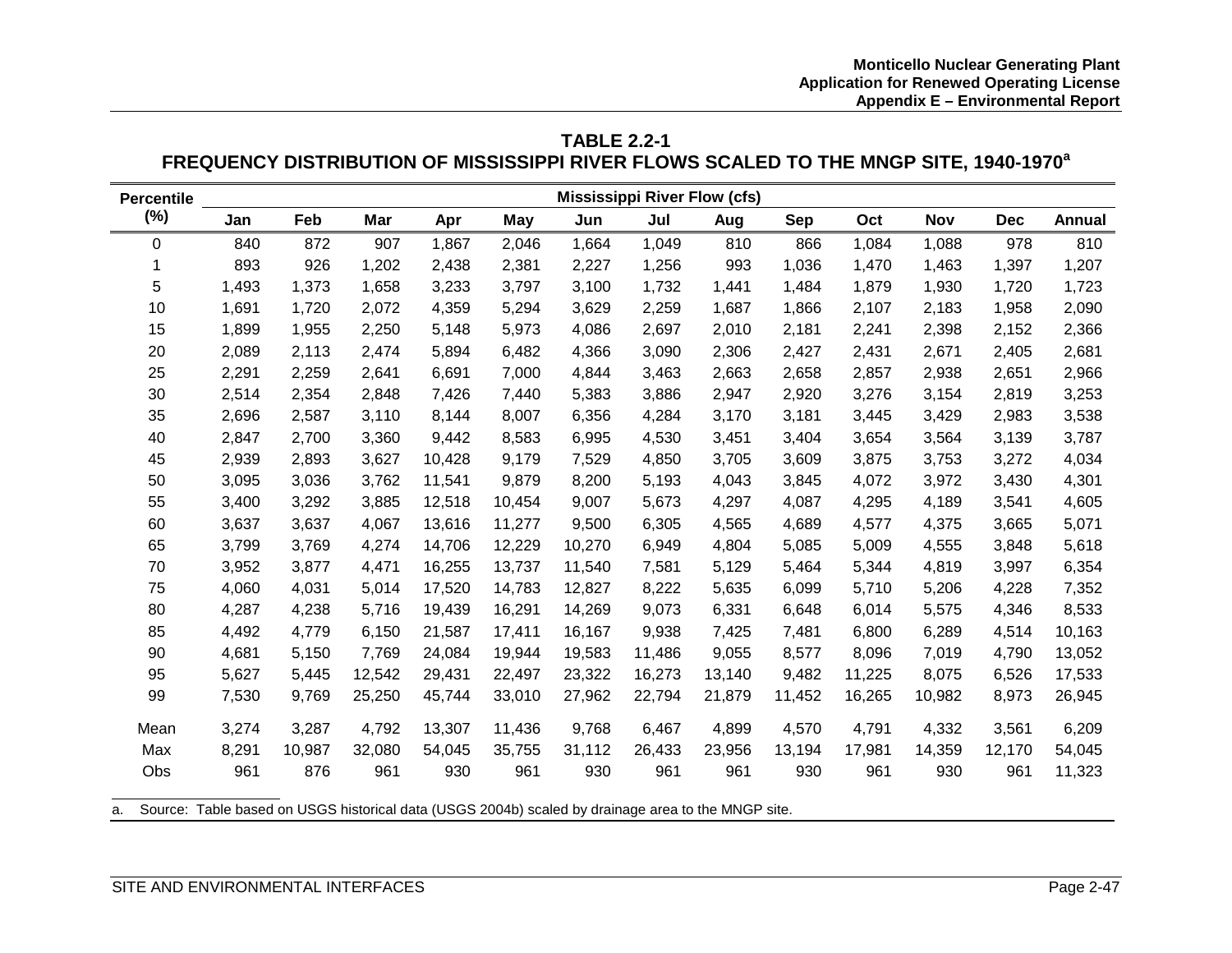# **TABLE 2.2-2 FREQUENCY DISTRIBUTION OF MISSISSIPPI RIVER FLOWS SCALED TO THE MNGP SITE, 1971-2001**

| <b>Percentile</b> | <b>Mississippi River Flow (cfs)</b> |        |        |        |            |        |        |        |        |        |        |            |               |
|-------------------|-------------------------------------|--------|--------|--------|------------|--------|--------|--------|--------|--------|--------|------------|---------------|
| $(\%)$            | Jan                                 | Feb    | Mar    | Apr    | <b>May</b> | Jun    | Jul    | Aug    | Sep    | Oct    | Nov    | <b>Dec</b> | <b>Annual</b> |
| 0                 | 819                                 | 986    | 1,076  | 2,459  | 1,696      | 911    | 682    | 707    | 586    | 815    | 860    | 624        | 586           |
| 1                 | 970                                 | 1,121  | 1,506  | 3,270  | 1,985      | 1,178  | 854    | 930    | 828    | 874    | 1,018  | 947        | 946           |
| 5                 | 1,810                               | 1,807  | 2,593  | 4,832  | 2,935      | 2,223  | 1,779  | 1,183  | 2,020  | 2,489  | 2,674  | 2,018      | 1,954         |
| 10                | 2,078                               | 2,006  | 3,154  | 5,871  | 3,899      | 2,787  | 2,288  | 1,677  | 2,273  | 2,962  | 3,178  | 2,499      | 2,595         |
| 15                | 2,564                               | 2,737  | 3,468  | 6,552  | 4,474      | 3,958  | 2,886  | 2,119  | 2,499  | 3,137  | 3,625  | 2,859      | 3,044         |
| 20                | 2,896                               | 3,086  | 3,651  | 7,087  | 5,688      | 4,856  | 3,826  | 2,445  | 2,726  | 3,276  | 3,950  | 3,023      | 3,429         |
| 25                | 3,343                               | 3,271  | 3,877  | 7,765  | 6,518      | 5,297  | 4,297  | 2,708  | 2,983  | 3,415  | 4,515  | 3,343      | 3,791         |
| 30                | 3,536                               | 3,462  | 4,280  | 8,478  | 7,354      | 5,657  | 4,834  | 2,996  | 3,252  | 3,575  | 5,040  | 3,913      | 4,166         |
| 35                | 3,857                               | 3,703  | 4,577  | 9,247  | 8,197      | 6,058  | 5,151  | 3,316  | 3,600  | 3,864  | 5,321  | 4,270      | 4,526         |
| 40                | 4,176                               | 3,806  | 4,994  | 10,279 | 9,041      | 6,552  | 5,667  | 3,754  | 3,867  | 4,109  | 5,734  | 4,670      | 4,847         |
| 45                | 4,320                               | 3,928  | 5,266  | 11,108 | 9,802      | 7,210  | 6,167  | 4,279  | 4,154  | 4,486  | 6,134  | 4,865      | 5,194         |
| 50                | 4,474                               | 4,114  | 5,503  | 11,943 | 10,812     | 7,724  | 6,658  | 4,587  | 4,398  | 5,215  | 6,541  | 5,105      | 5,575         |
| 55                | 4,628                               | 4,268  | 5,832  | 12,754 | 11,931     | 8,444  | 7,056  | 4,893  | 4,598  | 5,766  | 6,866  | 5,374      | 5,966         |
| 60                | 4,769                               | 4,432  | 6,150  | 13,613 | 12,987     | 9,255  | 7,704  | 5,165  | 4,827  | 6,058  | 7,179  | 5,723      | 6,419         |
| 65                | 4,937                               | 4,559  | 6,468  | 14,811 | 14,181     | 9,936  | 8,359  | 5,494  | 5,030  | 6,430  | 7,487  | 5,873      | 6,973         |
| 70                | 5,143                               | 4,625  | 6,788  | 16,045 | 15,499     | 10,726 | 9,154  | 5,960  | 5,190  | 7,037  | 7,746  | 6,120      | 7,726         |
| 75                | 5,279                               | 4,988  | 7,570  | 18,514 | 16,868     | 11,828 | 10,210 | 6,418  | 5,852  | 7,776  | 8,218  | 6,383      | 8,720         |
| 80                | 5,496                               | 5,262  | 9,021  | 20,117 | 18,102     | 12,843 | 11,276 | 7,210  | 6,953  | 9,072  | 8,660  | 6,702      | 10,008        |
| 85                | 5,760                               | 5,554  | 10,153 | 22,276 | 19,542     | 13,658 | 12,240 | 8,413  | 8,570  | 11,054 | 9,180  | 7,080      | 11,622        |
| 90                | 6,043                               | 5,863  | 11,879 | 25,508 | 22,230     | 14,908 | 13,902 | 9,822  | 9,915  | 12,596 | 10,183 | 7,548      | 14,019        |
| 95                | 6,487                               | 6,038  | 16,835 | 33,736 | 27,154     | 16,990 | 16,265 | 11,108 | 11,442 | 15,608 | 12,034 | 8,403      | 18,308        |
| 99                | 7,110                               | 9,743  | 22,104 | 43,198 | 34,870     | 29,204 | 21,274 | 17,586 | 22,544 | 21,393 | 18,738 | 10,203     | 29,670        |
| Mean              | 4,284                               | 4,135  | 6,674  | 14,140 | 12,304     | 8,759  | 7,622  | 5,155  | 5,224  | 6,455  | 6,715  | 5,055      | 7,217         |
| Max               | 7,649                               | 11,315 | 25,403 | 46,387 | 41,167     | 31,370 | 35,172 | 26,655 | 28,711 | 25,766 | 22,151 | 11,747     | 46,387        |
| Obs               | 961                                 | 876    | 961    | 930    | 961        | 930    | 961    | 961    | 930    | 961    | 930    | 961        | 11,323        |

a. Source: Table based on USGS historical data (USGS 2004b) scaled by drainage area to the MNGP site.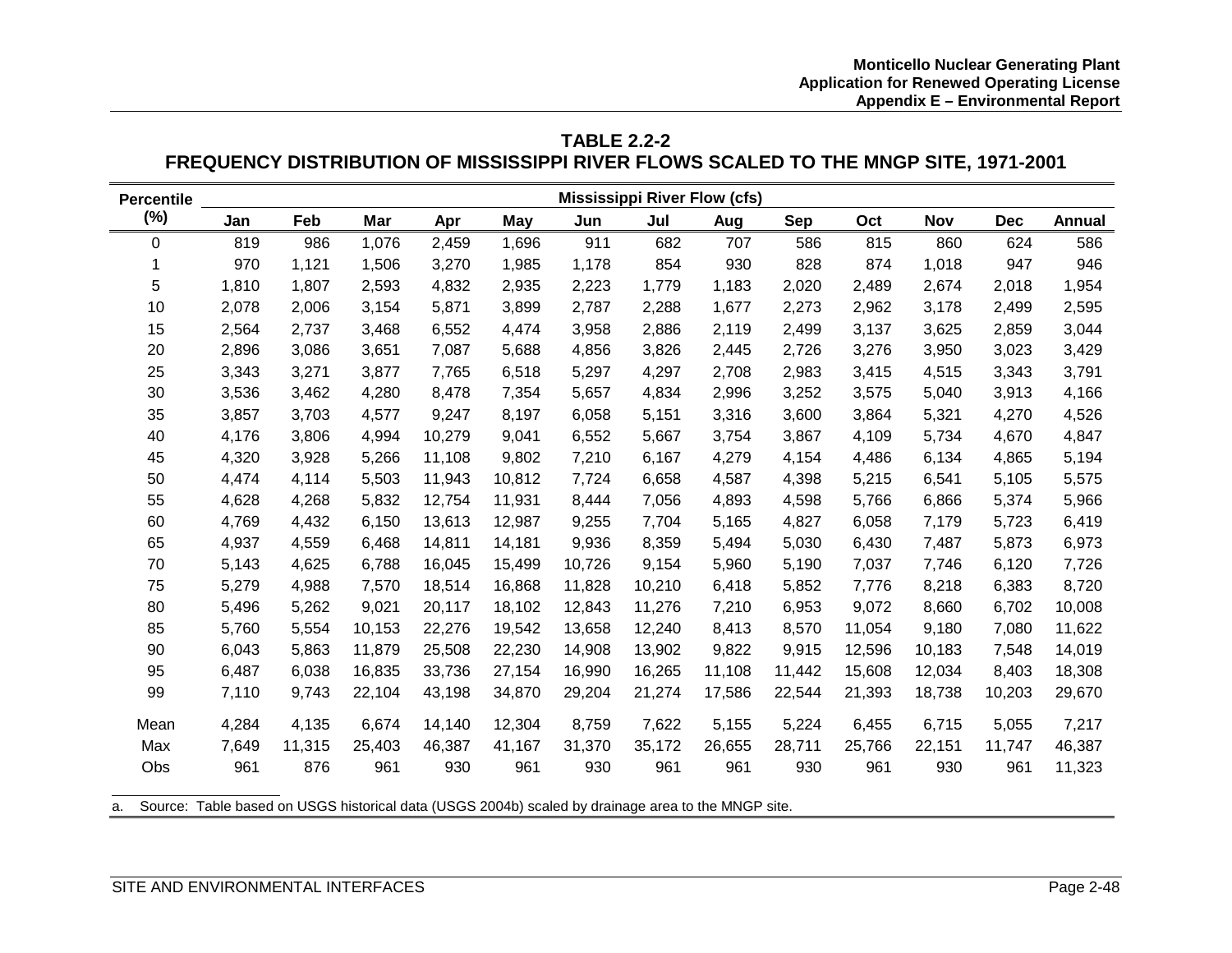# **TABLE 2.2-3 MONTHLY AVERAGE MISSISSIPPI RIVER FLOWS BASED ON DAILY DATA SCALED TO THE MNGP SITE, 1971-2001a**

|      | <b>Mississippi River Flow (cfs)</b> |       |        |        |        |        |        |        |            |        |            |            |        |
|------|-------------------------------------|-------|--------|--------|--------|--------|--------|--------|------------|--------|------------|------------|--------|
| Year | Jan                                 | Feb   | Mar    | Apr    | May    | Jun    | Jul    | Aug    | <b>Sep</b> | Oct    | <b>Nov</b> | <b>Dec</b> | Annual |
| 1971 | 3,400                               | 3,330 | 4,597  | 19,188 | 11,825 | 7,328  | 5,035  | 2,549  | 2,485      | 5,508  | 17,356     | 7,965      | 7,537  |
| 1972 | 6,641                               | 5,665 | 11,526 | 18,381 | 16,993 | 8,575  | 12,492 | 16,523 | 8,971      | 7,355  | 9,432      | 5,306      | 10,689 |
| 1973 | 5,317                               | 4,346 | 13,094 | 8,704  | 8,980  | 6,472  | 3,628  | 5,923  | 4,348      | 12,671 | 9,160      | 5,787      | 7,396  |
| 1974 | 4,725                               | 4,447 | 5,667  | 14,109 | 16,561 | 14,286 | 5,634  | 5,078  | 2,782      | 2,820  | 5,548      | 3,962      | 7,135  |
| 1975 | 3,945                               | 4,468 | 4,654  | 17,875 | 25,074 | 11,588 | 14,180 | 5,260  | 4,943      | 4,512  | 5,062      | 4,906      | 8,898  |
| 1976 | 4,339                               | 4,684 | 7,533  | 13,308 | 4,081  | 2,353  | 2,031  | 1,111  | 853        | 920    | 1,113      | 1,006      | 3,594  |
| 1977 | 1,029                               | 1,195 | 2,888  | 3,631  | 2,343  | 2,671  | 2,539  | 1,427  | 4,572      | 6,949  | 7,800      | 7,100      | 3,688  |
| 1978 | 4,547                               | 3,456 | 4,802  | 16,632 | 8,089  | 9,321  | 12,392 | 7,403  | 9,213      | 6,057  | 4,655      | 3,654      | 7,525  |
| 1979 | 3,253                               | 3,155 | 4,513  | 21,180 | 21,348 | 11,883 | 11,002 | 5,414  | 4,463      | 3,446  | 7,998      | 4,453      | 8,521  |
| 1980 | 3,856                               | 3,885 | 4,613  | 10,879 | 4,213  | 4,544  | 2,279  | 2,423  | 4,674      | 3,575  | 3,551      | 2,547      | 4,238  |
| 1981 | 2,135                               | 2,018 | 2,701  | 5,443  | 6,786  | 7,397  | 5,794  | 5,079  | 3,849      | 7,903  | 7,135      | 4,127      | 5,045  |
| 1982 | 3,745                               | 3,806 | 4,037  | 23,051 | 18,791 | 9,248  | 5,983  | 3,224  | 3,686      | 10,592 | 7,979      | 7,407      | 8,473  |
| 1983 | 6,143                               | 5,161 | 12,220 | 10,690 | 6,701  | 8,752  | 10,661 | 5,225  | 4,424      | 5,813  | 6,280      | 6,005      | 7,355  |
| 1984 | 5,528                               | 6,798 | 8,279  | 11,778 | 11,545 | 17,817 | 7,305  | 3,095  | 2,740      | 9,949  | 9,075      | 5,734      | 8,294  |
| 1985 | 4,904                               | 4,051 | 9,540  | 12,048 | 17,194 | 13,070 | 12,419 | 8,832  | 11,157     | 11,717 | 7,258      | 7,039      | 9,974  |
| 1986 | 6,507                               | 5,755 | 6,727  | 25,916 | 27,772 | 12,834 | 9,940  | 9,734  | 17,058     | 14,706 | 8,448      | 7,050      | 12,724 |
| 1987 | 5,683                               | 5,442 | 6,841  | 6,538  | 5,540  | 5,913  | 2,996  | 3,870  | 2,935      | 3,418  | 3,560      | 3,032      | 4,640  |
| 1988 | 2,420                               | 2,642 | 4,413  | 7,154  | 3,742  | 1,437  | 880    | 2,445  | 7,570      | 3,782  | 3,037      | 2,900      | 3,529  |
| 1989 | 2,867                               | 3,034 | 3,970  | 16,213 | 10,893 | 6,008  | 4,042  | 1,578  | 4,456      | 3,694  | 3,235      | 2,453      | 5,197  |
| 1990 | 2,048                               | 1,867 | 7,773  | 6,764  | 9,153  | 10,384 | 4,907  | 2,161  | 2,363      | 4,296  | 4,060      | 2,376      | 4,859  |
| 1991 | 1,982                               | 1,985 | 4,148  | 9,357  | 12,833 | 6,980  | 7,412  | 3,465  | 4,516      | 3,243  | 5,308      | 5,343      | 5,566  |
| 1992 | 4,756                               | 3,665 | 6,948  | 8,760  | 6,387  | 3,850  | 5,713  | 2,572  | 4,202      | 3,195  | 3,672      | 2,948      | 4,727  |
| 1993 | 3,447                               | 3,299 | 4,014  | 11,081 | 11,061 | 13,098 | 17,306 | 9,338  | 7,422      | 6,043  | 6,416      | 5,512      | 8,195  |
| 1994 | 5,259                               | 5,064 | 9,102  | 16,100 | 14,241 | 7,822  | 10,349 | 5,588  | 5,125      | 8,059  | 7,027      | 5,404      | 8,280  |
| 1995 | 4,696                               | 3,982 | 10,901 | 12,360 | 12,562 | 6,013  | 7,158  | 6,611  | 5,955      | 16,124 | 9,951      | 6,337      | 8,592  |
| 1996 | 5,461                               | 5.691 | 8,436  | 19.435 | 17.744 | 8,115  | 6.973  | 4.784  | 2,673      | 4,489  | 8,341      | 7.646      | 8,323  |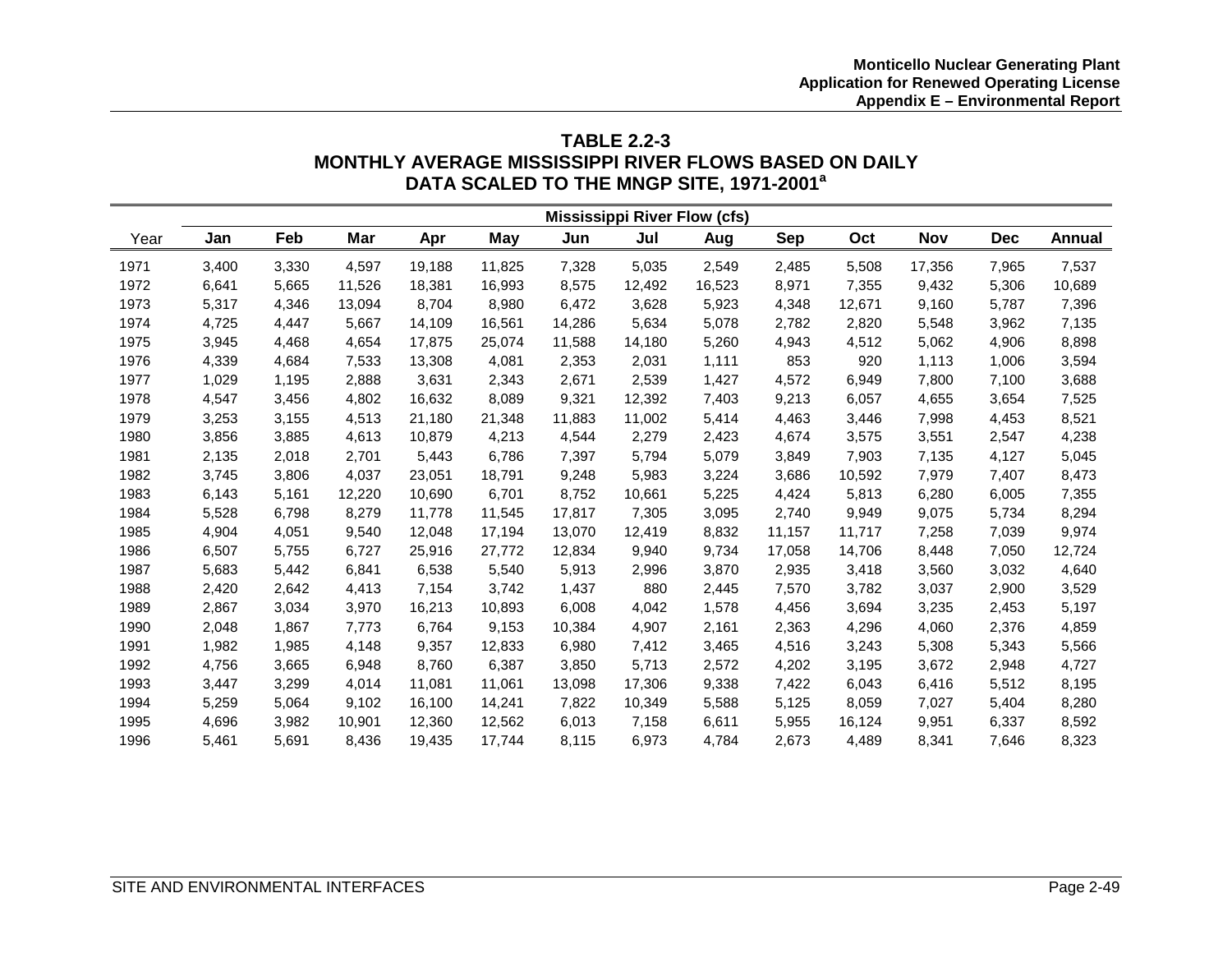# **TABLE 2.2-3 (CONTINUED) MONTHLY AVERAGE MISSISSIPPI RIVER FLOWS BASED ON DAILY DATA SCALED TO THE MNGP SITE, 1971-2001**<sup>a</sup>

|      | <b>MISSISSIPPI RIVER FLOW (CFS)</b> |       |        |        |        |        |        |        |        |        |            |            |               |
|------|-------------------------------------|-------|--------|--------|--------|--------|--------|--------|--------|--------|------------|------------|---------------|
| Year | Jan                                 | Feb   | Mar    | Apr    | May    | Jun    | Jul    | Aug    | Sep    | Oct    | <b>Nov</b> | <b>Dec</b> | <b>Annual</b> |
| 1997 | 5.776                               | 5,962 | 6,358  | 30.444 | 12,709 | 6,012  | 12.687 | 7,679  | 5,092  | 6,234  | 6,011      | 5,630      | 9,214         |
| 1998 | 4,311                               | 5.783 | 7,042  | 9.650  | 5,814  | 9,673  | 9.113  | 3,626  | 2,372  | 5,772  | 7,833      | 6,906      | 6,487         |
| 1999 | 4,398                               | 4,270 | 6,208  | 14,797 | 20,155 | 11.241 | 10,134 | 9,964  | 10,042 | 8,402  | 7,075      | 5,261      | 9,354         |
| 2000 | 4,678                               | 4,563 | 8,363  | 6,309  | 7,637  | 5,959  | 6,233  | 3,297  | 3,084  | 3,908  | 9,574      | 5,375      | 5,753         |
| 2001 | 4,996                               | 4,569 | 4,984  | 30,561 | 22,651 | 20,893 | 7,057  | 4,518  | 3,912  | 4,949  | 5,232      | 5,531      | 9,976         |
| Min  | 1.029                               | 1,195 | 2.701  | 3.631  | 2,343  | 1,437  | 880    | 1.111  | 853    | 920    | 1,113      | 1.006      | 3,529         |
| Max  | 6.641                               | 6,798 | 13,094 | 30,561 | 27,772 | 20,893 | 17,306 | 16,523 | 17,058 | 16,124 | 17,356     | 7,965      | 12,724        |
| Mean | 4,284                               | 4,135 | 6,674  | 14,140 | 12,304 | 8,759  | 7,622  | 5,155  | 5,224  | 6,455  | 6,715      | 5,055      | 7,217         |

a. Source: Table based on USGS historical data (USGS 2004b) scaled by drainage area to the MNGP site.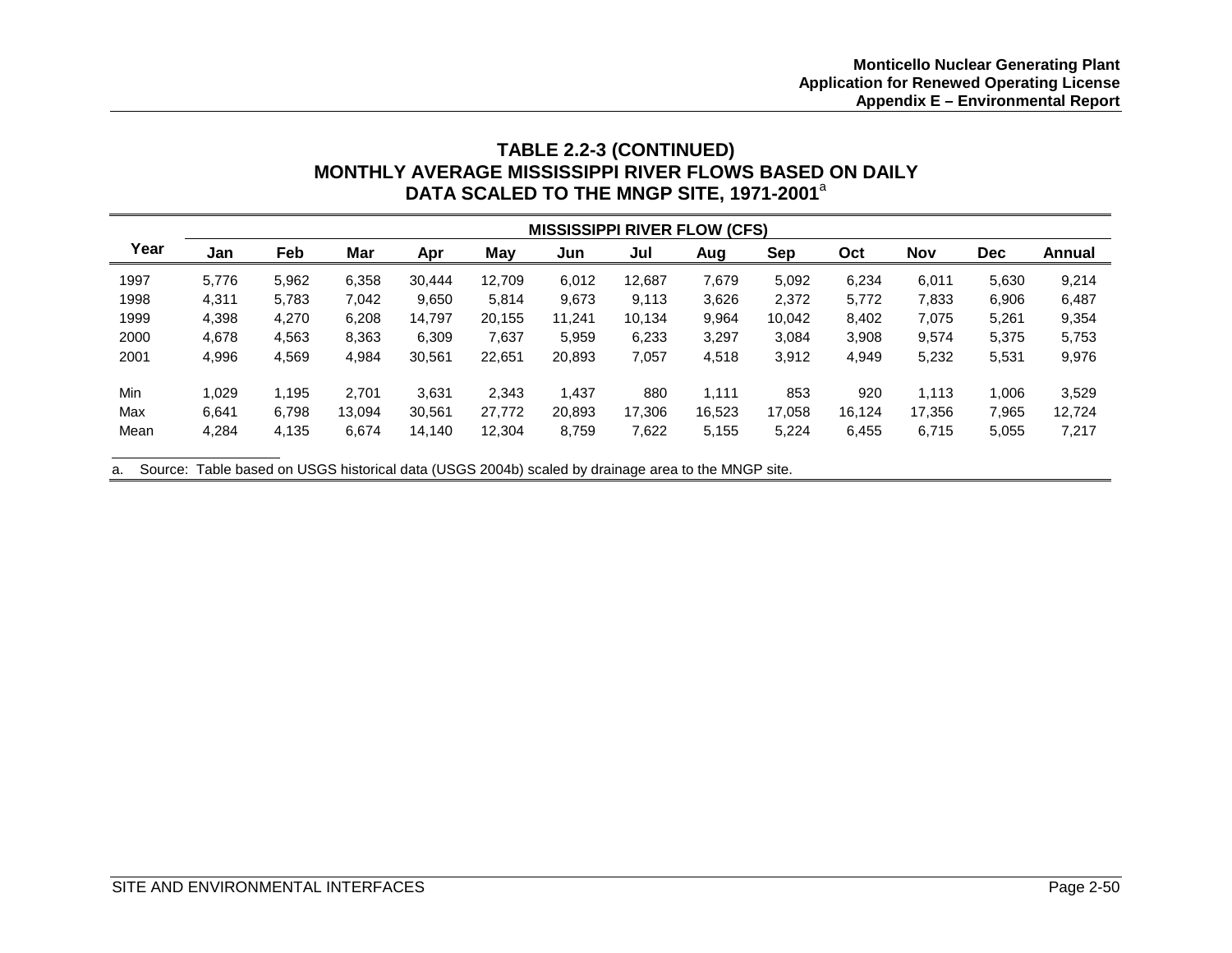| Flow (cfs) for Elevation (ft)<br><b>Elevation</b> |             |        |        |        |        |        |        |        |        |        |  |  |  |
|---------------------------------------------------|-------------|--------|--------|--------|--------|--------|--------|--------|--------|--------|--|--|--|
| (f <sup>t</sup> )                                 | $\mathbf 0$ | 0.1    | 0.2    | 0.3    | 0.4    | 0.5    | 0.6    | 0.7    | 0.8    | 0.9    |  |  |  |
| 902                                               | 122         | 150    | 182    | 217    | 256    | 298    | 343    | 392    | 445    | 501    |  |  |  |
| 903                                               | 561         | 624    | 691    | 762    | 837    | 916    | 998    | 1,085  | 1,175  | 1,270  |  |  |  |
| 904                                               | 1,368       | 1,470  | 1,576  | 1,687  | 1,801  | 1,920  | 2,043  | 2,170  | 2,301  | 2,436  |  |  |  |
| 905                                               | 2,576       | 2,719  | 2,868  | 3,020  | 3,177  | 3,338  | 3,503  | 3,673  | 3,847  | 4,025  |  |  |  |
| 906                                               | 4,208       | 4,396  | 4,587  | 4,784  | 4,985  | 5,190  | 5,400  | 5,614  | 5,833  | 6,057  |  |  |  |
| 907                                               | 6,285       | 6,518  | 6,755  | 6,997  | 7,244  | 7,495  | 7,751  | 8,012  | 8,277  | 8,547  |  |  |  |
| 908                                               | 8,822       | 9,102  | 9,386  | 9,675  | 9,969  | 10,268 | 10,572 | 10,880 | 11,194 | 11,512 |  |  |  |
| 909                                               | 11,835      | 12,163 | 12,495 | 12,833 | 13,176 | 13,523 | 13,876 | 14,233 | 14,596 | 14,963 |  |  |  |
| 910                                               | 15,335      | 15,713 | 16,095 | 16,482 | 16,875 | 17,272 | 17,675 | 18,082 | 18,495 | 18,913 |  |  |  |
| 911                                               | 19,336      | 19,764 | 20,197 | 20,635 | 21,078 | 21,527 | 21,980 | 22,439 | 22,903 | 23,372 |  |  |  |
| 912                                               | 23,846      | 24,326 | 24,811 | 25,301 | 25,796 | 26,296 | 26,802 | 27,313 | 27,829 | 28,351 |  |  |  |
| 913                                               | 28,877      | 29,410 | 29,947 | 30,490 | 31,038 | 31,591 | 32,150 | 32,714 | 33,283 | 33,858 |  |  |  |
| 914                                               | 34,438      | 35,023 | 35,614 | 36,210 | 36,812 | 37,419 | 38,032 | 38,650 | 39,273 | 39,902 |  |  |  |
| 915                                               | 40,536      | 41,176 | 41,821 | 42,472 | 43,128 | 43,789 | 44,457 | 45,129 | 45,807 | 46,491 |  |  |  |
| 916                                               | 47,180      | 47,875 | 48,575 | 49,281 | 49,993 | 50,710 | 51,432 | 52,160 | 52,894 | 53,633 |  |  |  |
| 917                                               | 54,378      | 55,129 | 55,885 | 56,646 | 57,414 | 58,187 | 58,965 | 59,750 | 60,540 | 61,335 |  |  |  |

# **TABLE 2.2-4 STAGE-DISCHARGE RELATIONSHIP FOR THE MISSISSIPPI RIVER AT THE MNGP SITE**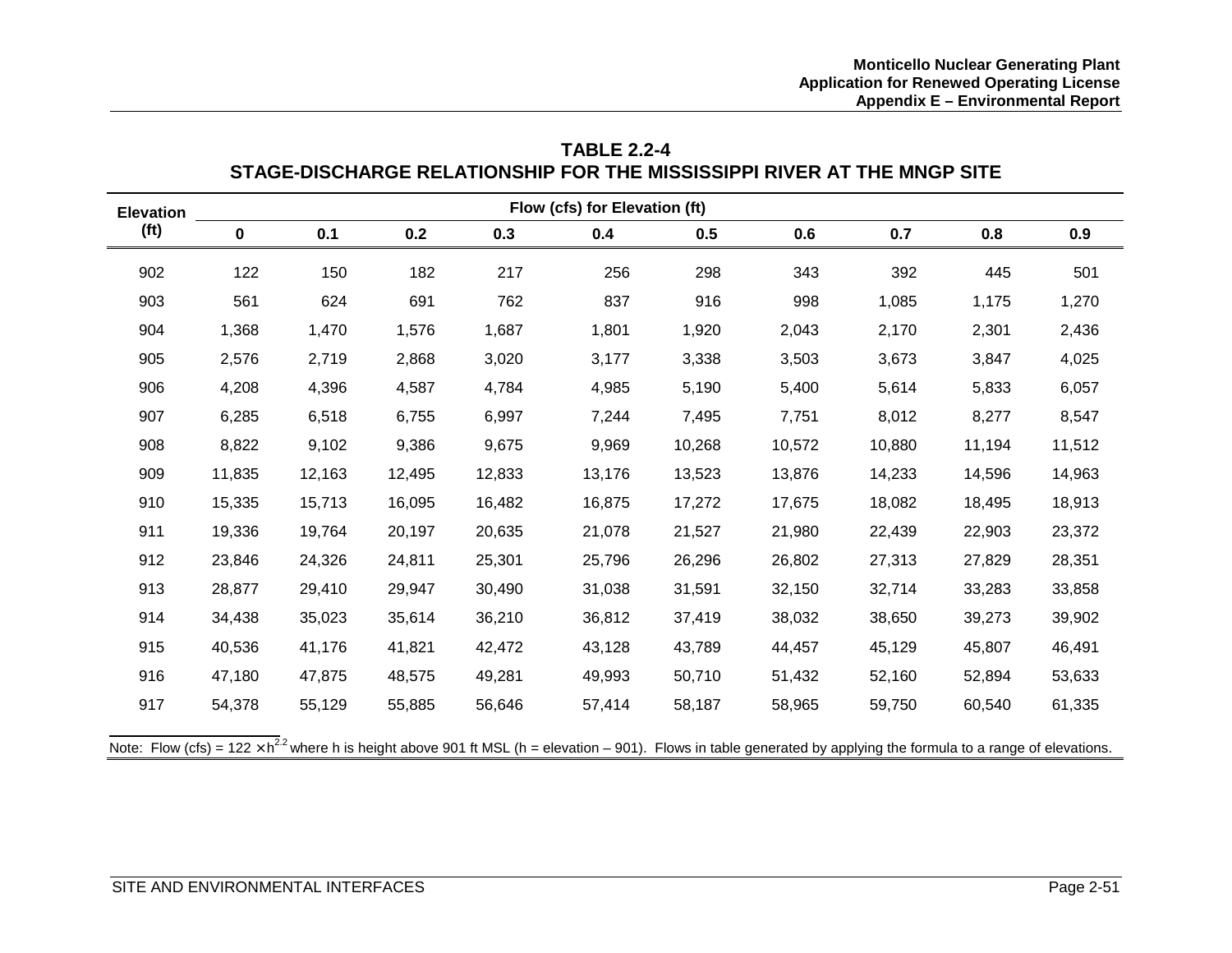### **TABLE 2.2-5 INDUSTRIAL AND MUNICIPAL USAGE OF THE MISSISSIPPI RIVER BASED ON MNDNR WATER ALLOCATION PERMITS**

|                                                                                                             |                                |                          |                |        |        |        |        | Mississippi Water Usage (MGY) |        |        |        |        |
|-------------------------------------------------------------------------------------------------------------|--------------------------------|--------------------------|----------------|--------|--------|--------|--------|-------------------------------|--------|--------|--------|--------|
| <b>Permittee</b>                                                                                            | <b>Permit</b><br><b>Number</b> | <b>Use</b>               | County         | 1994   | 1995   | 1996   | 1997   | 1998                          | 1999   | 2000   | 2001   | 2002   |
| <b>Blandin Paper Co</b>                                                                                     | 752147 1                       |                          | Itasca         | 6,020  | 6,996  | 7,440  | 7,795  | 7,800                         | 7,827  | 7,985  | 7,041  | 6,350  |
| <b>MN Dept of Natural</b><br><b>Resources</b>                                                               | 902135                         | -1                       | Itasca         | 4.9    | 4.9    |        | 4.9    |                               |        | 4.9    |        |        |
| Minnesota Paper Co LLC                                                                                      | 753228                         | $\overline{\phantom{0}}$ | Crow Wing      | 985    | 1,093  | 1,180  | 1,257  | 1,396                         | 1,391  | 1,206  | 1,201  | 389    |
| Cuyuna Range Conser.<br>Club                                                                                | 620023                         | $\overline{1}$           | Crow Wing      | 47.1   | 30     | 30.1   |        | 20.7                          | 17.9   | 26.1   |        | 25     |
| International Paper Co                                                                                      | 803043                         | 1                        | Benton         | 3,325  | 3,376  | 3,495  | 3,381  | 3,311                         | 3,409  | 3,493  | 3,482  | 3,534  |
| St. Cloud, City of                                                                                          | 803102                         | 1                        | <b>Stearns</b> | 5,230  | 2.108  | 2,276  | 2,290  | 2.496                         | 2,490  | 2.658  | 2,714  | 2,583  |
| St. Paul, City of                                                                                           | 756230                         | 2                        | Anoka          | 12,902 | 12,136 | 14,776 | 12,599 | 15,667                        | 14,100 | 13,761 | 11,824 | 12,200 |
| Minneapolis, City of                                                                                        | 786216                         | 2                        | Anoka          | 24,818 | 24,572 | 25,550 | 23,847 | 24,629                        | 23,863 | 24,844 | 26,058 | 23,431 |
| Brooklyn Center, City of                                                                                    | 630160                         | 2                        | Hennepin       |        |        |        | 62.5   |                               |        |        |        |        |
| Westway Terminal Co, Inc.                                                                                   | 6082                           | 1                        | Ramsey         |        |        |        |        |                               |        | 1.5    |        |        |
| Ford Motor Co                                                                                               | 756240                         | 1                        | Ramsey         | 235.4  | 215.2  | 171    | 236.6  | 213.3                         | 246.9  | 231.7  | 195.5  | 161.9  |
| Aggregate Industries-<br>NCR Inc                                                                            | 26042                          | 1                        | Washington     |        |        |        |        |                               |        |        |        | 6.1    |
| Aggregate Industries-<br>NCR Inc                                                                            | 6135                           |                          | Washington     |        |        |        |        |                               |        | 643.2  | 564.5  | 360    |
|                                                                                                             | Total Usage (MGY)              |                          |                | 53,567 | 50,530 | 54,917 | 51,472 | 55,532                        | 53,344 | 54,854 | 53,081 | 49,039 |
|                                                                                                             | Consumptive Use (MGY)          |                          |                | 8,035  | 7,580  | 8,238  | 7,721  | 8,330                         | 8,002  | 8,228  | 7,962  | 7,356  |
|                                                                                                             | Consumptive Use (cfs)          |                          |                | 34.1   | 32.1   | 34.9   | 32.7   | 35.3                          | 33.9   | 34.9   | 33.7   | 31.2   |
| $cfs = cubic feet per second$<br>mgy = million gallons per year<br>Usage: $1 =$ Industrial, $2 =$ Municipal |                                |                          |                |        |        |        |        |                               |        |        |        |        |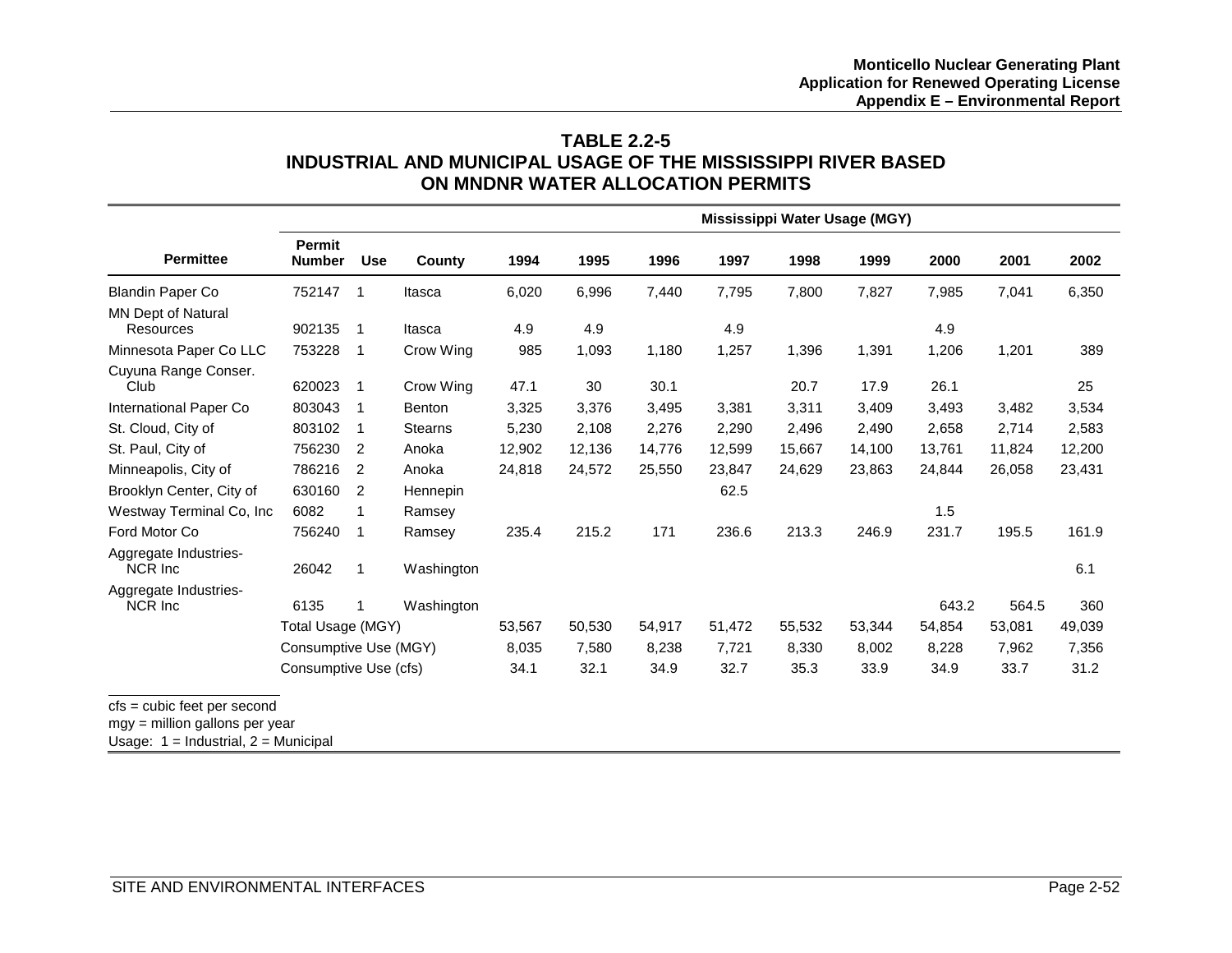### **TABLE 2.2-6 AGRICULTURAL USAGE OF MISSISSIPPI RIVER WATER BY COUNTY BASED ON MNDNR WATER ALLOCATION PERMITS**

|                            | No. of                  |             |             |           |       | Mississippi Water Usage (MGY) |           |         |             |           |       |       |
|----------------------------|-------------------------|-------------|-------------|-----------|-------|-------------------------------|-----------|---------|-------------|-----------|-------|-------|
| County                     | <b>Permits</b>          | 1992        | 1993        | 1994      | 1995  | 1996                          | 1997      | 1998    | 1999        | 2000      | 2001  | 2002  |
| Aitkin                     | 13                      | 1,195.2     | 990.5       | 773.5     | 757.4 | 952.6                         | 831       | 1,130.8 | 874.4       | 642.8     | 309.4 | 589.1 |
| Anoka                      | 5                       | 7.8         | 0.6         | 6.2       | 6     | 7.9                           | 5.1       | 14.6    | 14.9        | 35.2      | 16.1  | 7.6   |
| Benton                     | $\overline{\mathbf{c}}$ | $\mathbf 0$ | $\mathbf 0$ | 0         | 0     | 0                             | $\pmb{0}$ | 0       | $\mathbf 0$ | 0         | 0     | 2.3   |
| Cass                       | $\overline{c}$          | 9.5         | $\pmb{0}$   | 5         | 4     | 8.7                           | $\pmb{0}$ | 0       | $\mathbf 0$ | $\pmb{0}$ | 0     | 0     |
| Crow Wing                  | $\overline{2}$          | 57.4        | 44.8        | 57.5      | 28    | 29                            | 32        | 70.2    | 54.1        | 60.7      | 45.8  | 29.8  |
| Dakota                     | 12                      | 33.8        | 0.1         | 46.1      | 53.1  | 78.3                          | 13.9      | 30.7    | 36.7        | 64.6      | 70.6  | 41.2  |
| Hennepin                   | 3                       | 0           | $\mathbf 0$ | $\pmb{0}$ | 0     | $\mathbf 0$                   | $\pmb{0}$ | 0.5     | $\mathbf 0$ | 0         | 0     | 0     |
| Itasca                     | 12                      | 114.8       | 70.7        | 73.9      | 82.9  | 78.6                          | 77.9      | 82.1    | 77.5        | 24.7      | 75    | 80.9  |
| Morrison                   | 12                      | 39.5        | 22.8        | 36        | 38.1  | 67.1                          | 45.7      | 60.4    | 40          | 49.7      | 52    | 20.1  |
| Sherburne                  | 21                      | 63.1        | 18.4        | 73.7      | 107.9 | 76.7                          | 60.2      | 74.2    | 33.4        | 58.5      | 71.5  | 10    |
| <b>Stearns</b>             | 15                      | 55.2        | 36.4        | 48.9      | 38.7  | 62.9                          | 39        | 54      | 98.7        | 66        | 145.7 | 26.3  |
| Wright                     | 6                       | 2.3         | 0           | 1.7       | 1.5   | 4                             | 5.4       | 1.3     | 7.6         | 4         | 7     | 3.3   |
| Total Usage (MGY)          |                         | 1,579       | 1,184       | 1,123     | 1,118 | 1,366                         | 1,110     | 1,519   | 1,237       | 1,006     | 793   | 811   |
| Total Usage (mgd)          |                         | 4.3         | 3.2         | 3.1       | 3.1   | 3.7                           | 3.0       | 4.2     | 3.4         | 2.8       | 2.2   | 2.2   |
| Total Usage (cfs)          |                         | 6.7         | 5.0         | 4.8       | 4.7   | 5.8                           | 4.7       | 6.4     | 5.2         | 4.3       | 3.4   | 3.4   |
| cfs= cubic feet per second |                         |             |             |           |       |                               |           |         |             |           |       |       |

cfs= cubic feet per second

mgd = million gallons per day

mgy = million gallons per year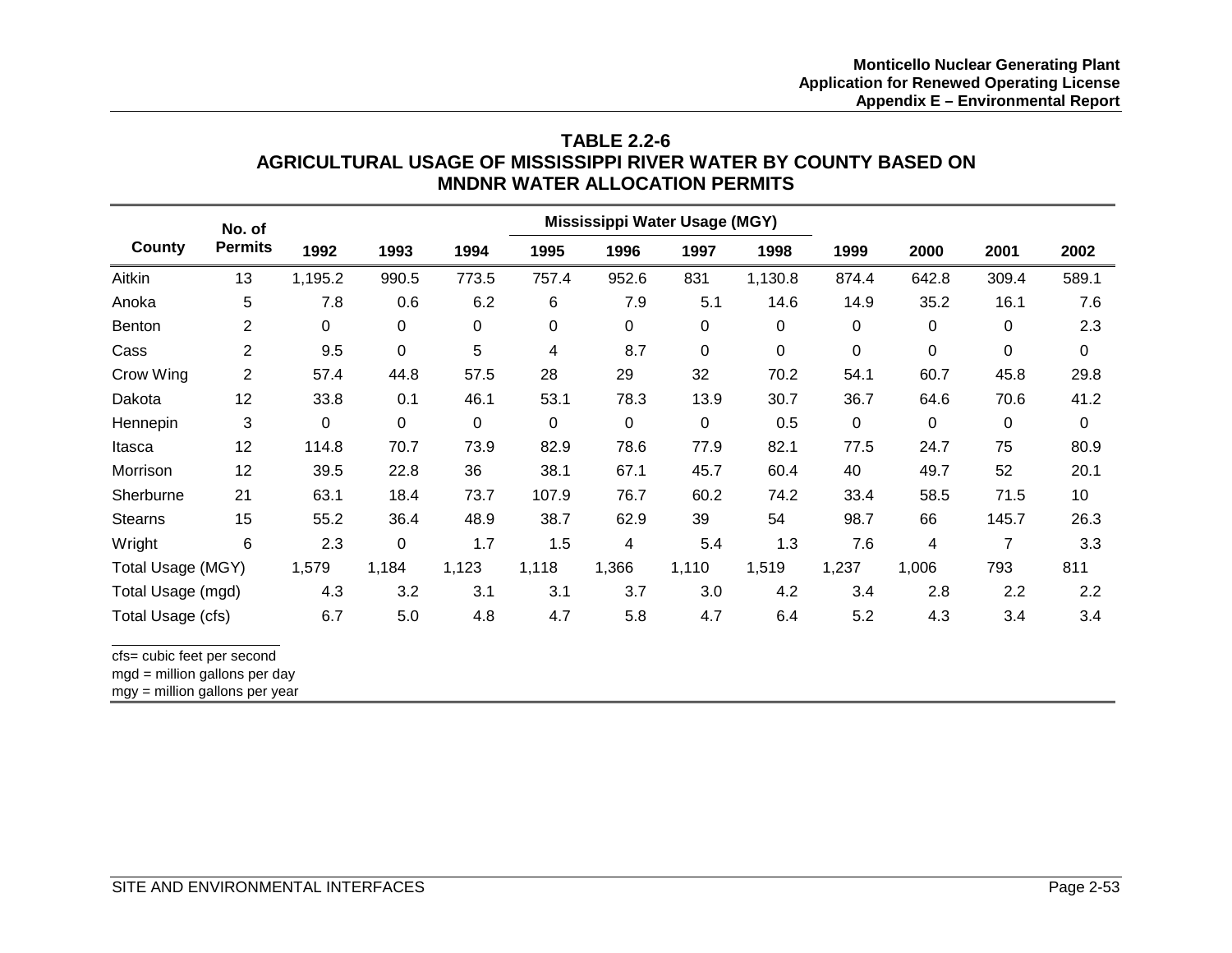# **TABLE 2.2-7 POWER PLANT USAGE OF MISSISSIPPI RIVER WATER BASED ON MNDNR WATER ALLOCATION PERMITS**

|                    | <b>Permit</b>      |         |                              |         |        |                 | Mississippi River Water Usage (MGY) |                 |         |         |         |         |
|--------------------|--------------------|---------|------------------------------|---------|--------|-----------------|-------------------------------------|-----------------|---------|---------|---------|---------|
| <b>Power Plant</b> | <b>Number</b>      | 1992    | 1993                         | 1994    | 1995   | 1996            | 1997                                | 1998            | 1999    | 2000    | 2001    | 2002    |
| <b>Black Dog</b>   | 610270             | 47,461  | 60,942                       | 63,533  | 62,706 | 51,495          | 45,748                              | 63.002          | 62,549  | 62,298  | 43,718  | 57,053  |
| Riverside          | 620457             | 34,326  | 35,529                       | 35,629  | 35,270 | 42,564          | 40,159                              | 42,608          | 46,052  | 42,126  | 47,254  | 44,608  |
| Riverside          | 766345             | 15,997  | 21,613                       | 24,889  | 23,531 | 20,063          | 22,972                              | 33,403          | 26,941  | 31,804  | 27,784  | 31,250  |
| combined           |                    | 50,323  | 57,142                       | 60,518  | 58,801 | 62,626          | 63,131                              | 76,011          | 72,993  | 73,930  | 75,038  | 75,858  |
| High Bridge        | 766347             | 29,939  | 27,510                       | 36,875  | 34,248 | 34,697          | 41,608                              | 52,729          | 44,131  | 48,009  | 48,125  | 49,568  |
| <b>Elk River</b>   | 590225             | 16,226  | 17.499                       | 16,305  | 15,822 | 13,455          | 12,983                              | 14,033          | 12,899  | 13,884  | 12,838  | 11,280  |
| Sherco             | 710938             | 8,050   | 7,592                        | 7.747   | 7,425  | 7,254           | 7,430                               | 8.045           | 7,609   | 7,852   | 7,376   | 7,701   |
| <b>MNGP</b>        | 661172             | 143,449 | 118,654                      | 113,494 |        | 123,243 111,824 |                                     | 104,278 122,821 | 126,736 | 117,723 | 107,418 | 125,015 |
|                    | <b>Consumptive</b> |         | <b>Consumptive Use (cfs)</b> |         |        |                 |                                     |                 |         |         |         |         |
| <b>Power Plant</b> | Use (%)            | 1992    | 1993                         | 1994    | 1995   | 1996            | 1997                                | 1998            | 1999    | 2000    | 2001    | 2002    |
| <b>Black Dog</b>   | 1                  | 2.0     | 2.6                          | 2.7     | 2.7    | 2.2             | 1.9                                 | 2.7             | 2.7     | 2.6     | 1.9     | 2.4     |
| Riverside          | 1                  | 2.1     | 2.4                          | 2.6     | 2.5    | 2.7             | 2.7                                 | 3.2             | 3.1     | 3.1     | 3.2     | 3.2     |
| High Bridge        |                    | 1.3     | 1.2                          | 1.6     | 1.5    | 1.5             | 1.8                                 | 2.2             | 1.9     | 2.0     | 2.0     | 2.1     |
| <b>Elk River</b>   |                    | 0.7     | 0.7                          | 0.7     | 0.7    | 0.6             | 0.6                                 | 0.6             | 0.5     | 0.6     | 0.5     | 0.5     |
| Sherco             | 90                 | 30.7    | 29.0                         | 29.6    | 28.3   | 27.7            | 28.3                                | 30.7            | 29.0    | 30.0    | 28.1    | 29.4    |
| <b>MNGP</b>        | $\overline{2}$     | 12.2    | 10.1                         | 9.6     | 10.4   | 9.5             | 8.8                                 | 10.4            | 10.7    | 10.0    | 9.1     | 10.6    |
| Total              |                    | 49.0    | 45.9                         | 46.7    | 46.0   | 44.0            | 44.1                                | 49.8            | 47.9    | 48.3    | 44.9    | 48.2    |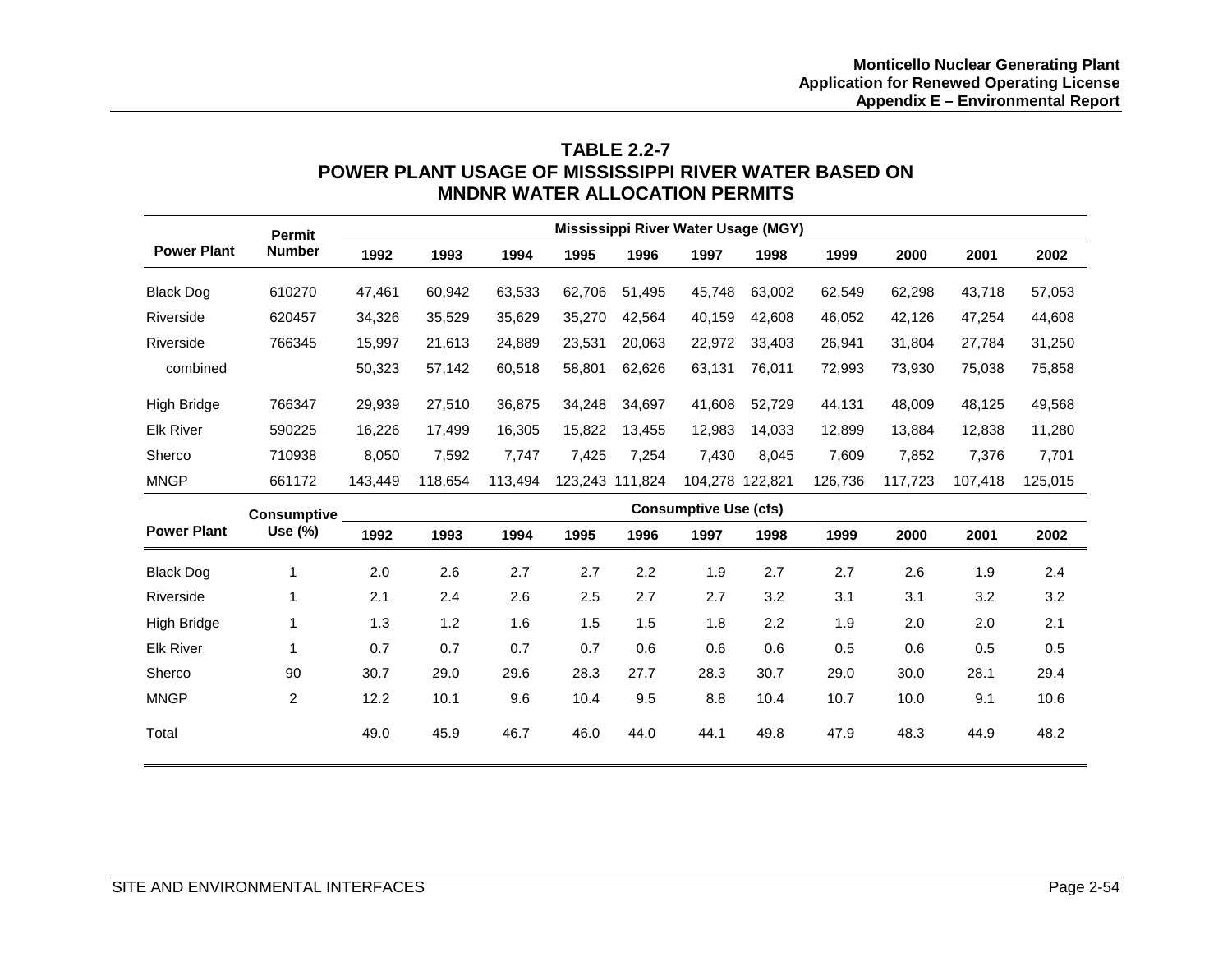## **TABLE 2.2-8 POWER PLANTS UPSTREAM OF THE ST. CROIX RIVER CONFLUENCE WITH WATER ALLOCATION PERMITS**

| <b>Power Plant</b> | Company                   | County    | <b>River</b>      | <b>Mississippi</b><br><b>River Mile</b> |
|--------------------|---------------------------|-----------|-------------------|-----------------------------------------|
| <b>Black Dog</b>   | NSP Co., Xcel Energy      | Dakota    | Minnesota River   | $844^a$                                 |
| Riverside          | NSP Co., Xcel Energy      | Hennepin  | Mississippi River | 857                                     |
| <b>High Bridge</b> | NSP Co., Xcel Energy      | Ramsey    | Mississippi River | 841                                     |
| <b>Elk River</b>   | <b>Great River Energy</b> | Sherburne | Mississippi River | 884.5                                   |
| Sherco             | NSP Co., Xcel Energy      | Sherburne | Mississippi River | 904.8                                   |
| <b>MNGP</b>        | NSP Co., Xcel Energy      | Wright    | Mississippi River | 900                                     |

a. River mile where Minnesota River enters the Mississippi River.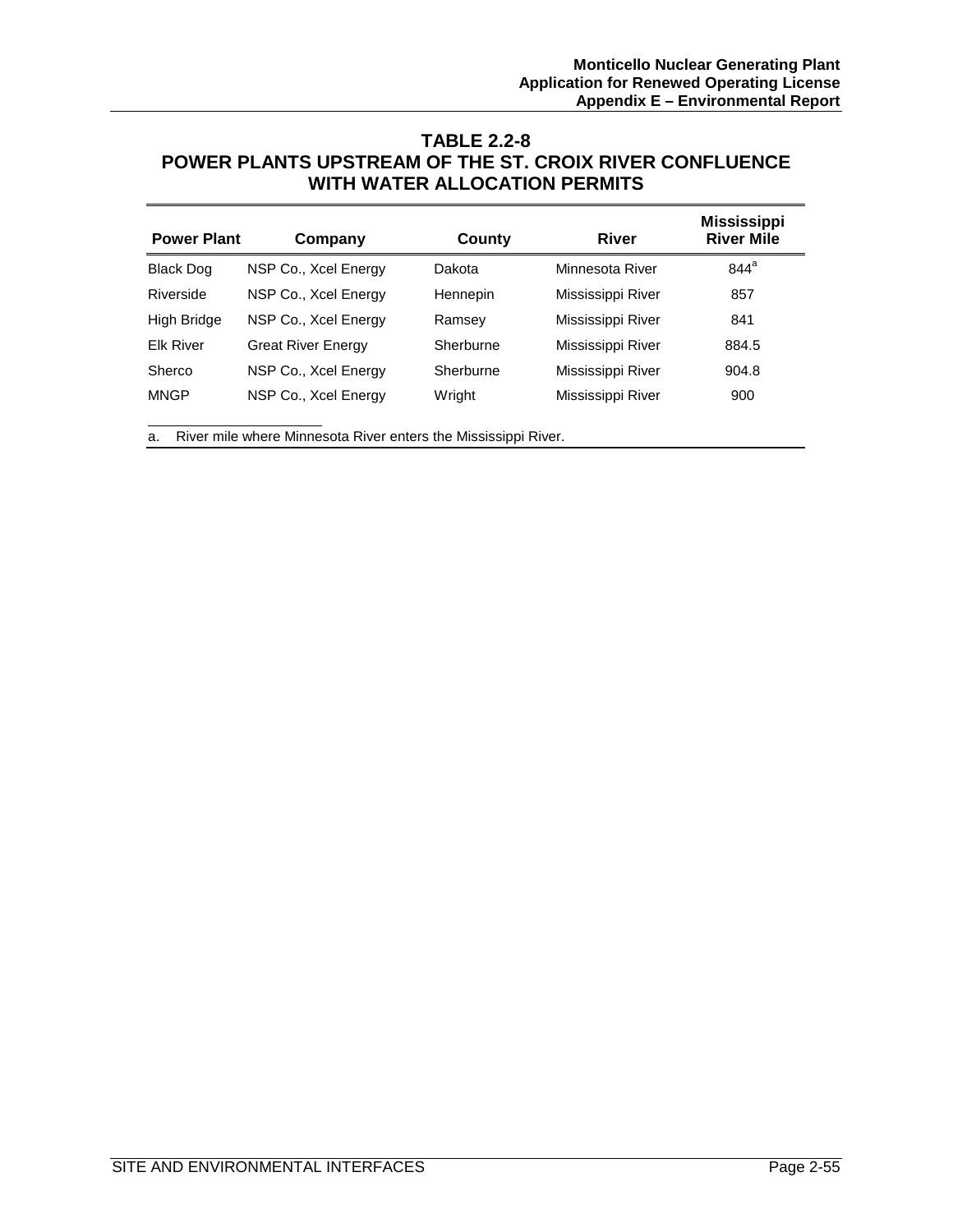### **TABLE 2.2-9 WEEKLY AND MONTHLY AVERAGE GROUNDWATER ELEVATIONS AT TWO ON-SITE WELLS, 1990-1995**

|             |        | <b>Weekly</b> | <b>Groundwater Elevation (ft)</b><br><b>Monthly</b> |        |                  |        | Weekly | <b>Groundwater Elevation (ft)</b><br><b>Monthly</b> |        |
|-------------|--------|---------------|-----------------------------------------------------|--------|------------------|--------|--------|-----------------------------------------------------|--------|
| <b>Date</b> | Well 1 | Well 2        | Well 1                                              | Well 2 | <b>Date</b>      | Well 1 | Well 2 | Well 1                                              | Well 2 |
| 3-Jul-90    | 906.5  | 907.3         |                                                     |        | 12-Jan-93        | 906.5  | 907.5  |                                                     |        |
| 13-Jul-90   | 906.5  | 907.3         |                                                     |        | 26-Jan-93        | 907.0  | 907.5  | 906.75                                              | 907.50 |
| 20-Jul-90   | 906.8  | 907.1         |                                                     |        | 4-Mar-93         | 907.0  | 907.4  |                                                     |        |
| 27-Jul-90   | 906.2  | 907.0         | 906.49                                              | 907.18 | 15-Mar-93        | 906.8  | 907.3  |                                                     |        |
| 3-Aug-90    | 906.5  | 907.2         |                                                     |        | 18-Mar-93        | 905.7  | 908.2  |                                                     |        |
| 10-Aug-90   | 906.3  | 907.0         |                                                     |        | 25-Mar-93        | 906.1  | 906.7  |                                                     |        |
| 17-Aug-90   | 907.2  | 907.0         |                                                     |        | 29-Mar-93        | 906.5  | 907.0  | 906.42                                              | 907.32 |
| 23-Aug-90   | 907.5  | 907.7         |                                                     |        | 14-Jul-93        | 909.2  | 910.1  |                                                     |        |
| 31-Aug-90   | 906.5  | 907.0         | 906.81                                              | 907.17 | 20-Jul-93        | 911.3  | 910.2  |                                                     |        |
| 12-Oct-90   | 907.0  | 907.2         |                                                     |        | 27-Jul-93        | 911.2  | 910.4  | 910.57                                              | 910.23 |
| 19-Oct-90   | 905.0  | 907.5         |                                                     |        | 9-Aug-93         | 911.4  | 910.0  |                                                     |        |
| 25-Oct-90   | 906.8  | 906.7         | 906.27                                              | 907.13 | 18-Aug-93        | 911.8  | 909.7  |                                                     |        |
| 4-Jan-91    | 906.5  | 907.0         |                                                     |        | 24-Aug-93        | 911.2  | 909.7  | 911.47                                              | 909.80 |
| 11-Jan-91   | 906.5  | 907.1         |                                                     |        | 5-Oct-93         | 911.5  | 909.9  |                                                     |        |
| 18-Jan-91   | 906.5  | 907.0         |                                                     |        | 13-Oct-93        | 909.5  | 910.0  |                                                     |        |
| 25-Jan-91   | 906.5  | 907.0         | 906.50                                              | 907.03 | 18-Oct-93        | 910.2  | 909.8  |                                                     |        |
| 13-Mar-91   | 906.5  | 906.9         |                                                     |        | 27-Oct-93        | 910.0  | 910.0  | 910.30                                              | 909.93 |
| 20-Mar-91   | 906.5  | 907.0         |                                                     |        | 12-Jan-94        | 909.4  | 909.4  |                                                     |        |
| 26-Mar-91   | 906.3  | 907.3         | 906.42                                              | 907.05 | 21-Jan-94        | 910.0  | 910.0  |                                                     |        |
| 12-Jul-91   | 907.0  | 909.6         |                                                     |        | 26-Jan-94        | 911.2  | 910.0  | 910.20                                              | 909.80 |
| 19-Jul-91   | 908.9  | 909.4         |                                                     |        | 3-Mar-94         | 910.0  | 909.9  |                                                     |        |
| 26-Jul-91   | 905.8  | 909.3         | 907.22                                              | 909.42 | 8-Mar-94         | 909.8  | 909.7  |                                                     |        |
| 2-Aug-91    | 909.2  | 909.3         |                                                     |        | 17-Mar-94        | 908.5  | 911.5  |                                                     |        |
| 9-Aug-91    | 909.4  | 908.9         |                                                     |        | 31-Mar-94        | 909.8  | 910.2  | 909.53                                              | 910.33 |
| 15-Aug-91   | 909.0  | 909.3         |                                                     |        | 6-Jul-94         | 910.3  | 910.5  |                                                     |        |
| 23-Aug-91   | 909.1  | 909.3         |                                                     |        | 14-Jul-94        | 911.0  | 910.5  |                                                     |        |
| 29-Aug-91   | 907.8  | 910.7         | 908.90                                              |        | 909.48 27-Jul-94 | 910.3  | 910.3  | 910.53                                              | 910.43 |
| 2-Oct-91    | 910.2  | 910.0         |                                                     |        | 2-Aug-94         | 910.2  | 909.8  |                                                     |        |
| 10-Oct-91   | 910.5  | 910.2         |                                                     |        | 8-Aug-94         | 910.0  | 909.7  |                                                     |        |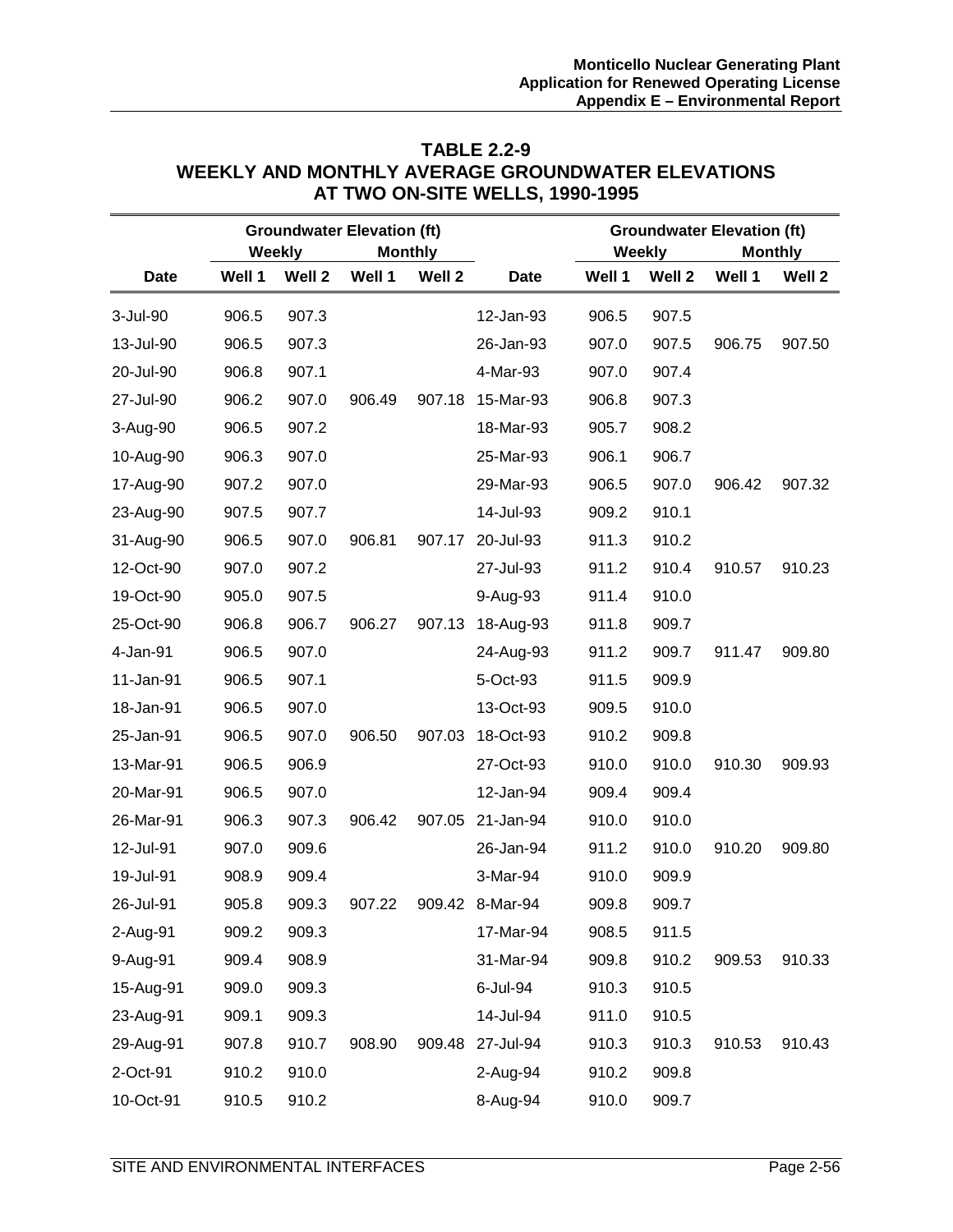# **TABLE 2.2-9 (CONTINUED) WEEKLY AND MONTHLY AVERAGE GROUNDWATER ELEVATIONS AT TWO ON-SITE WELLS, 1990-1995**

|             |        | Weekly | <b>Groundwater Elevation (ft)</b> | <b>Monthly</b> |             |        | Weekly | <b>Groundwater Elevation (ft)</b> | <b>Monthly</b> |
|-------------|--------|--------|-----------------------------------|----------------|-------------|--------|--------|-----------------------------------|----------------|
| <b>Date</b> | Well 1 | Well 2 | Well 1                            | Well 2         | <b>Date</b> | Well 1 | Well 2 | Well 1                            | Well 2         |
| 17-Oct-91   | 910.0  | 909.8  |                                   |                | 18-Aug-94   | 908.2  | 909.3  |                                   |                |
| 24-Oct-91   | 910.5  | 910.3  |                                   |                | 25-Aug-94   | 909.5  | 909.5  | 909.48                            | 909.58         |
| 31-Oct-91   | 910.5  | 910.0  | 910.34                            | 910.04         | $1-Sep-94$  | 907.5  | 909.9  |                                   |                |
| 9-Jan-92    | 908.0  | 911.0  |                                   |                | 3-Oct-94    | 910.0  | 909.3  |                                   |                |
| 13-Jan-92   | 909.2  | 909.3  |                                   |                | 10-Oct-94   | 910.2  | 909.3  |                                   |                |
| 20-Jan-92   | 909.0  | 908.5  |                                   |                | 17-Oct-94   | 909.5  | 909.0  |                                   |                |
| 31-Jan-92   | 908.3  | 909.1  | 908.63                            | 909.48         | 24-Oct-94   | 909.8  | 909.5  | 909.88                            | 909.28         |
| 4-Mar-92    | 908.2  | 908.5  |                                   |                | 6-Jan-95    | 909.0  | 908.5  |                                   |                |
| 13-Mar-92   | 907.5  | 910.0  |                                   |                | 11-Jan-95   | 908.9  | 908.7  |                                   |                |
| 27-Mar-92   | 907.3  | 909.8  | 907.67                            | 909.43         | 16-Jan-95   | 908.5  | 908.5  |                                   |                |
| 13-Jul-92   | 908.4  | 909.7  |                                   |                | 26-Jan-95   | 907.0  | 910.4  | 908.35                            | 909.03         |
| 23-Jul-92   | 908.2  | 908.6  |                                   |                | 8-Mar-95    | 908.8  | 908.0  |                                   |                |
| 29-Jul-92   | 908.0  | 908.5  | 908.20                            | 908.93         | 15-Mar-95   | 908.5  | 908.3  |                                   |                |
| 4-Aug-92    | 907.2  | 907.8  |                                   |                | 23-Mar-95   | 909.3  | 909.0  |                                   |                |
| 10-Aug-92   | 907.5  | 907.5  |                                   |                | 29-Mar-95   | 909.2  | 909.2  | 908.95                            | 908.63         |
| 18-Aug-92   | 907.0  | 907.5  |                                   |                | 6-Jul-95    | 907.8  | 907.6  |                                   |                |
| 26-Aug-92   | 907.5  | 907.8  | 907.30                            | 907.65         | 11-Jul-95   | 909.1  | 908.4  |                                   |                |
| 3-Sep-92    | 907.7  | 908.2  |                                   |                | 21-Jul-95   | 908.8  | 908.3  |                                   |                |
| 12-Oct-92   | 906.3  | 909.2  |                                   |                | 28-Jul-95   | 908.5  | 908.3  | 908.55                            | 908.15         |
| 19-Oct-92   | 907.6  | 907.9  |                                   |                | 2-Aug-95    | 908.8  | 908.2  |                                   |                |
| 27-Oct-92   | 907.8  | 907.9  | 907.23                            | 908.33         | 11-Aug-95   | 909.0  | 908.0  | 908.90                            | 908.10         |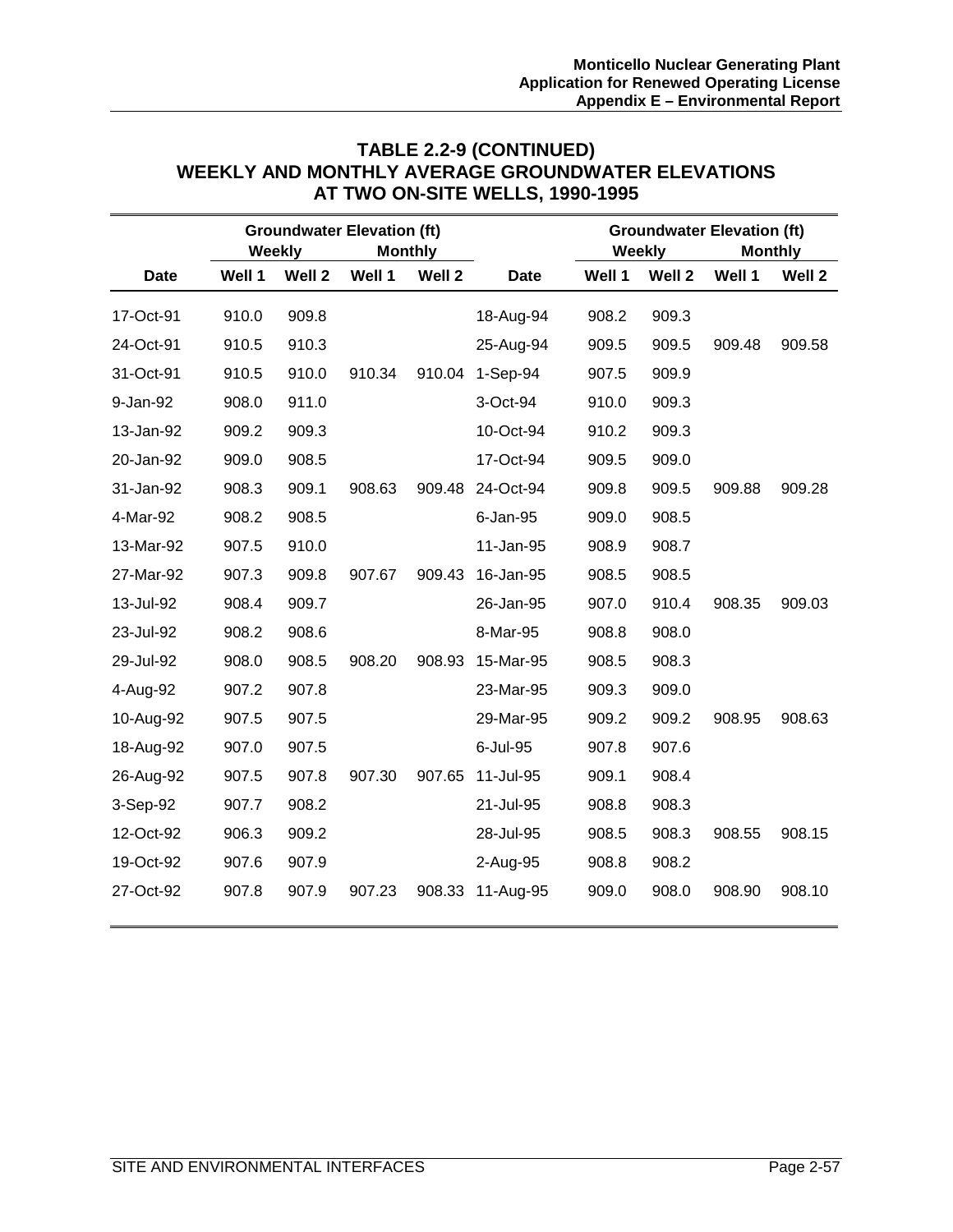# **TABLE 2.2-10 APPROPRIATION PERMITS FOR GROUNDWATER WELLS IN WRIGHT COUNTY WITHIN A 5-MILE RADIUS OF THE MNGP SITE**

| <b>Permit</b>    |                                |                  | No                      |      | <b>Allocated</b> |       |         |       |       | <b>Reported Pumping (MGY)</b> |       |       |       |
|------------------|--------------------------------|------------------|-------------------------|------|------------------|-------|---------|-------|-------|-------------------------------|-------|-------|-------|
| <b>Number</b>    | <b>Name</b>                    | Use <sup>a</sup> | <b>Wells</b>            | gpm  | <b>MGY</b>       | 1995  | 1996    | 1997  | 1998  | 1999                          | 2000  | 2001  | 2002  |
| <b>MNGP Site</b> |                                |                  |                         |      |                  |       |         |       |       |                               |       |       |       |
| 670083           | NSP Co d/b/a Xcel Energy       | 226              | $\overline{2}$          | 200  | 15               | 12.0  | 10.2    | 9.9   | 13.6  | 12.4                          | 12.6  | 10.2  | 13.1  |
| 2-Mile Radius    |                                |                  |                         |      |                  |       |         |       |       |                               |       |       |       |
| 640152           | Monticello, City of            | 290              | $\mathbf 1$             | 800  | 41               | 16.3  | 15.9    | 10.9  | 18.5  | 12.8                          | 29.9  | 31.2  | 21.9  |
| 650110           | <b>Fairs Garden Center</b>     | 290              | 3                       | 1650 | 58               | 31.5  | 31.5    | 31.5  | 31.5  | 31.5                          | 25.0  | 29.9  | 7.0   |
| 773451           | Scherber, Gary & R             | 212              | $\overline{2}$          | 100  | 4                | 3.7   | 3.7     | 2.6   | 4.2   | 5.6                           | 5.6   | 5.4   | 5.0   |
| 783268           | Paumen, Bradley & Brian        | 290              | $\mathbf 1$             | 400  | 9.8              | 8.4   | 5.4     | 10.8  | 8.7   | 5.0                           | 9.8   | 9.7   | 6.2   |
| 783269           | Paumen, Bradley & Brian        | 290              | $\mathbf 1$             | 600  | 12.4             | 12.6  | 9.2     | 6.6   | 1.9   | 5.5                           | 6.7   | 7.6   | 9.2   |
| 903409           | Lanners, Quinton               | 290              | $\mathbf{1}$            | 350  | 14.6             | 5.3   | 8.2     | 5.0   | 4.4   | 5.8                           | 7.5   | 9.7   | 2.5   |
| 973194           | Paumen, Bradley                | 290              | $\mathbf{1}$            | 800  | 46.7             | 0.0   | 0.0     | 26.4  | 22.3  | 28.7                          | 30.6  | 24.1  | 18.8  |
|                  |                                | Total            |                         |      | 186.5            | 77.8  | 73.9    | 93.8  | 91.5  | 94.9                          | 115.1 | 117.6 | 70.6  |
| 5-mile Radius    |                                |                  |                         |      |                  |       |         |       |       |                               |       |       |       |
| 3181             | Holthaus, Joseph               | 290              | $\mathbf{1}$            | 700  | 35               | 0.0   | $0.0\,$ | 0.0   | 0.0   | 0.0                           | 12.1  | 20.6  | 6.3   |
| 641059           | Monticello, City of            | 211              | $\overline{\mathbf{4}}$ | 5427 | 570              | 317.5 | 355.4   | 407.3 | 429.0 | 406.0                         | 499.8 | 514.0 | 450.1 |
| 883272           | <b>Monticello Country Club</b> | 281              | $\overline{2}$          | 550  | 35               | 20.0  | 30.5    | 27.3  | 29.7  | 19.7                          | 32.4  | 28.2  | 14.8  |
| 893388           | Holthaus, Joseph               | 290              | $\mathbf{1}$            | 770  | 76               | 36.4  | 32.9    | 20.8  | 24.3  | 21.7                          | 27.6  | 37.6  | 10.9  |
| 903297           | Lanners, Greg                  | 290              | 1                       | 275  | 7.3              | 4.0   | 4.7     | 3.6   | 2.4   | 2.6                           | 4.8   | 5.6   | 1.5   |
| 903396           | Spike, David                   | 290              | $\mathbf 1$             | 650  | 28               | 13.0  | 8.7     | 18.0  | 20.0  | 11.8                          | 27.0  | 27.1  | 20.7  |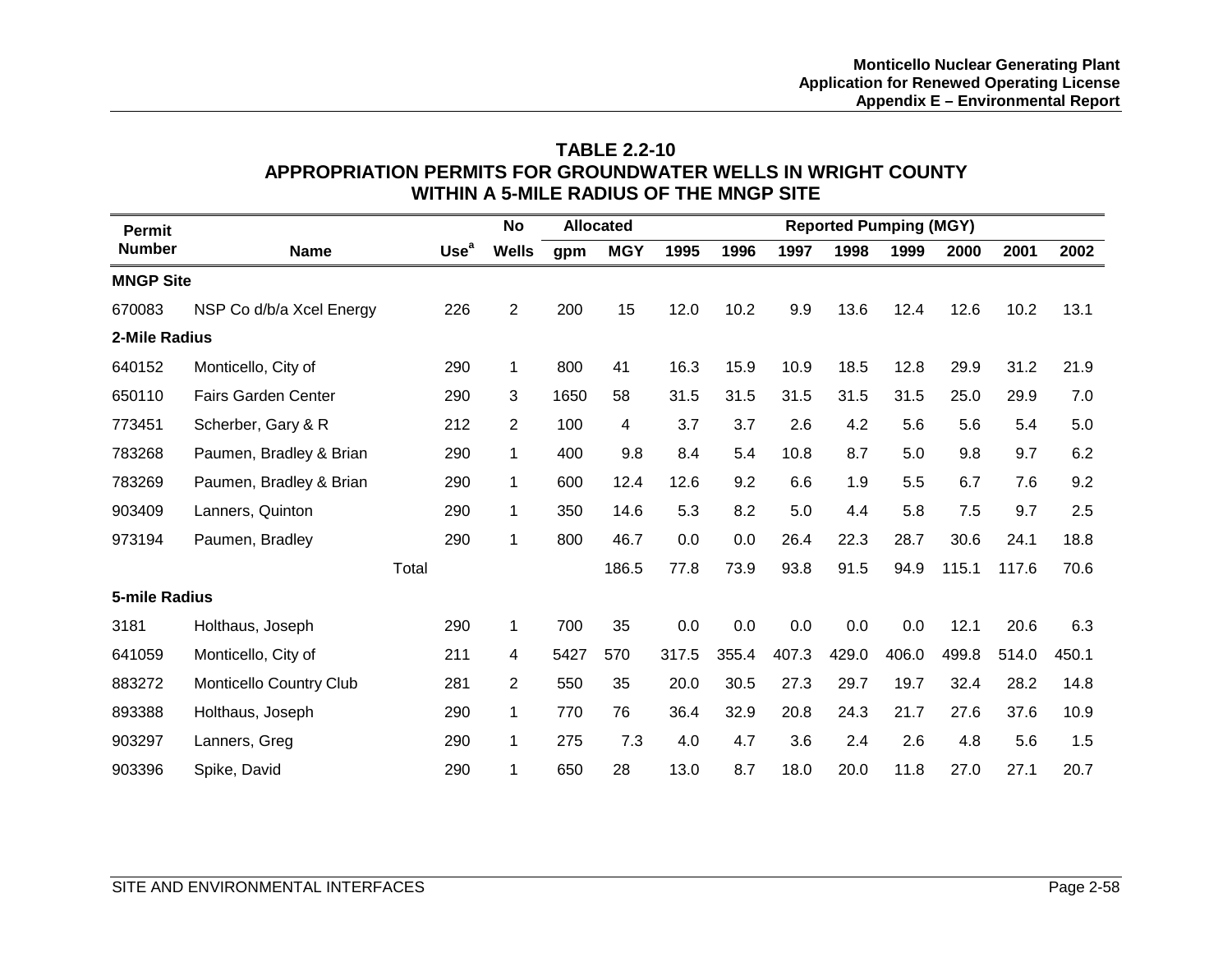# **TABLE 2.2-10 (CONTINUED) APPROPRIATION PERMITS FOR GROUNDWATER WELLS IN WRIGHT COUNTY WITHIN A 5-MILE RADIUS OF THE MNGP SITE**

| <b>Permit</b>    |                  |                                 |                  | No                         |     | <b>Allocated</b> |       |       |       |       | <b>Reported Pumping (MGY)</b> |       |       |       |
|------------------|------------------|---------------------------------|------------------|----------------------------|-----|------------------|-------|-------|-------|-------|-------------------------------|-------|-------|-------|
| <b>Number</b>    |                  | <b>Name</b>                     | Use <sup>a</sup> | <b>Wells</b>               | gpm | <b>MGY</b>       | 1995  | 1996  | 1997  | 1998  | 1999                          | 2000  | 2001  | 2002  |
| 923038           | Schluender, Gary |                                 | 290              | 1                          | 400 | 29.2             | 0.0   | 0.0   | 0.0   | 0.0   | 0.0                           | 0.0   | 0.0   | 0.0   |
| 933050           | Kjellbergs Inc   |                                 | 212              | 3                          | 630 | 5                | 0.0   | 0.0   | 0.0   | 0.0   | 0.0                           | 7.7   | 7.7   | 7.7   |
| 933050           | Kjellbergs Inc   |                                 | 212              | 1                          | 630 | 5                | 3.3   | 3.3   | 3.3   | 3.3   | 3.3                           | 3.4   | 3.4   | 3.4   |
| 933161           | Kjellbergs Inc   |                                 | 213              | 3                          | 300 | 10               | 7.0   | 7.0   | 7.0   | 7.0   | 7.0                           | 19.3  | 19.3  | 19.3  |
| 953254           |                  | Monticello Driving Range & Golf | 281              | 1                          | 85  | 3.6              | 0.0   | 3.4   | 3.3   | 3.4   | 0.0                           | 2.9   | 1.9   | 2.1   |
|                  |                  | Total                           |                  |                            |     | 804.1            | 401.2 | 445.9 | 490.6 | 519.1 | 472.1                         | 637.0 | 665.4 | 536.8 |
| Use Codes:<br>a. | 211              | Municipal                       | 226              | <b>Nuclear Power Plant</b> |     |                  |       |       |       |       |                               |       |       |       |
|                  | 212              | <b>Private Waterworks</b>       | 281              | <b>Golf Course</b>         |     |                  |       |       |       |       |                               |       |       |       |
|                  | 213              | Commercial                      | 290              | Major Crop Irrigation      |     |                  |       |       |       |       |                               |       |       |       |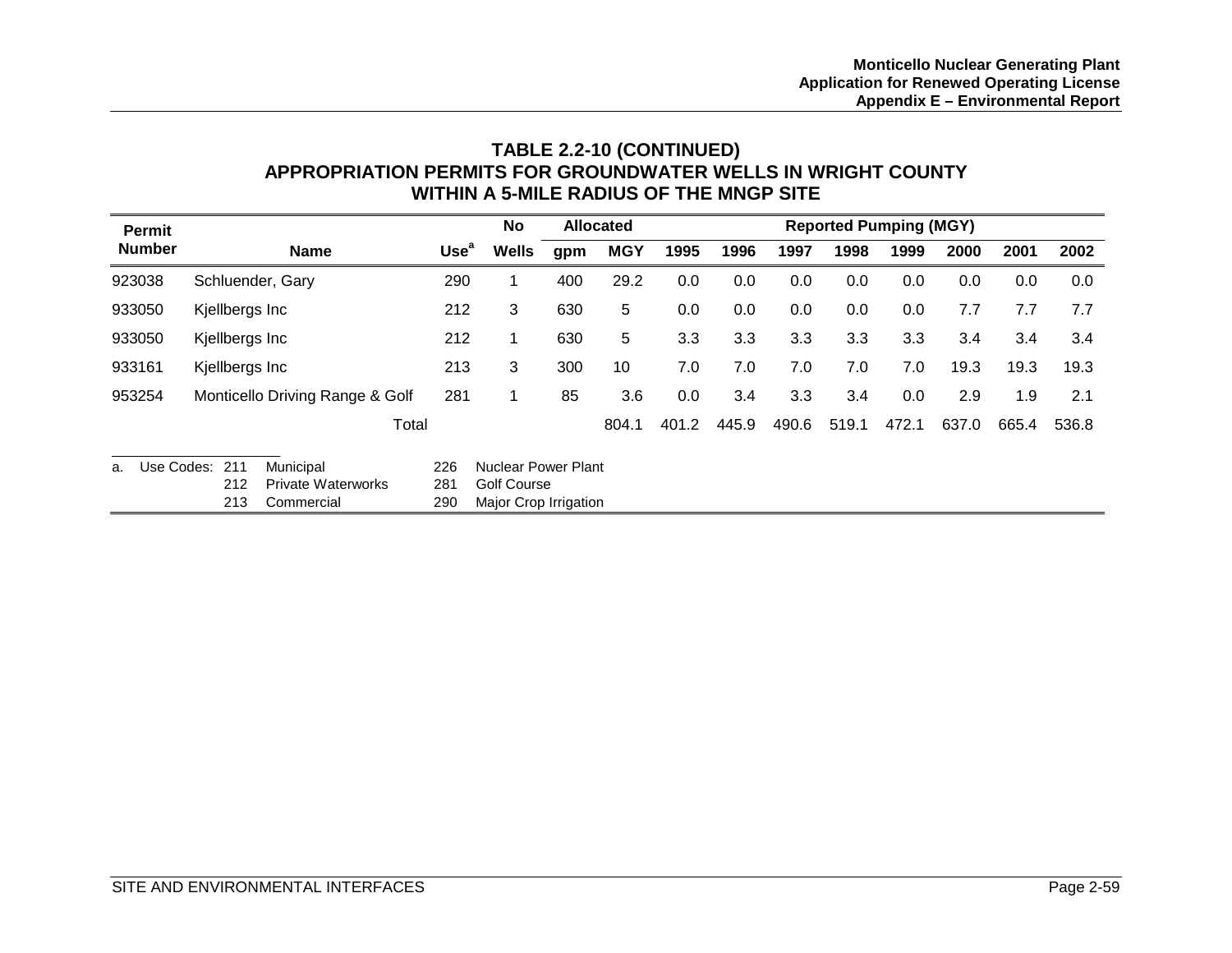# **TABLE 2.3-1 FISH SPECIES DOCUMENTED IN THE UPPER MISSISSIPPI RIVER NEAR MNGP: NORTHERN STATES POWER (NSP) ANNUAL ELECTROFISHING AND SEINE SURVEYS<sup>a</sup>**

| <b>Family</b>                    | <b>Common Name</b>      | <b>Scientific Name</b>   |
|----------------------------------|-------------------------|--------------------------|
| Amiidae (bowfins)                | <b>Bowfin</b>           | Amia calva               |
| Cyprinidae (carps and minnows)   | Common carp             | Cyprinus carpio          |
|                                  | Central stoneroller     | Campostoma anomalum      |
|                                  | Hornyhead chub          | Nocomis biguttatus       |
|                                  | Creek chub              | Semotilis atromaculatus  |
|                                  | Fathead minnow          | Pimephales promelas      |
|                                  | <b>Bluntnose minnow</b> | Pimephales notatus       |
|                                  | <b>Brassy minnow</b>    | Hybognathus hankinsoni   |
|                                  | Spotfin shiner          | Cyprinella spiloptera    |
|                                  | <b>Bigmouth shiner</b>  | Notropis dorsalis        |
|                                  | Sand shiner             | Notropis stramineus      |
|                                  | River shiner            | Notropis blennius        |
|                                  | Spottail shiner         | Notropis hudsonius       |
|                                  | Mimic shiner            | Notropis volucellus      |
|                                  | Common shiner           | Luxilus cornutus         |
|                                  | Golden shiner           | Notemigonus crysoleucas  |
|                                  | Longnose dace           | Rhinichthys cataractae   |
|                                  | Blacknose dace          | Rhinichthys atratulus    |
|                                  | Shorthead redhorse      | Moxostoma macrolepidotum |
|                                  | Silver redhorse         | Moxostoma anisurum       |
|                                  | Greater redhorse        | Moxostoma valenciennesi  |
|                                  | White sucker            | Catostomus commersoni    |
|                                  | Bigmouth buffalo        | Ictiobus cyprinellus     |
|                                  | Northern hogsucker      | Hypentelium nigricans    |
| Ictaluridae (bullhead catfishes) | Channel catfish         | Ictalurus punctatus      |
|                                  | Flathead catfish        | Pylodictis olivaris      |
|                                  | <b>Black bullhead</b>   | Ameiurus melas           |
|                                  | Yellow bullhead         | Ameiurus natalis         |
|                                  | Brown bullhead          | Ameiurus nebulosus       |
|                                  |                         |                          |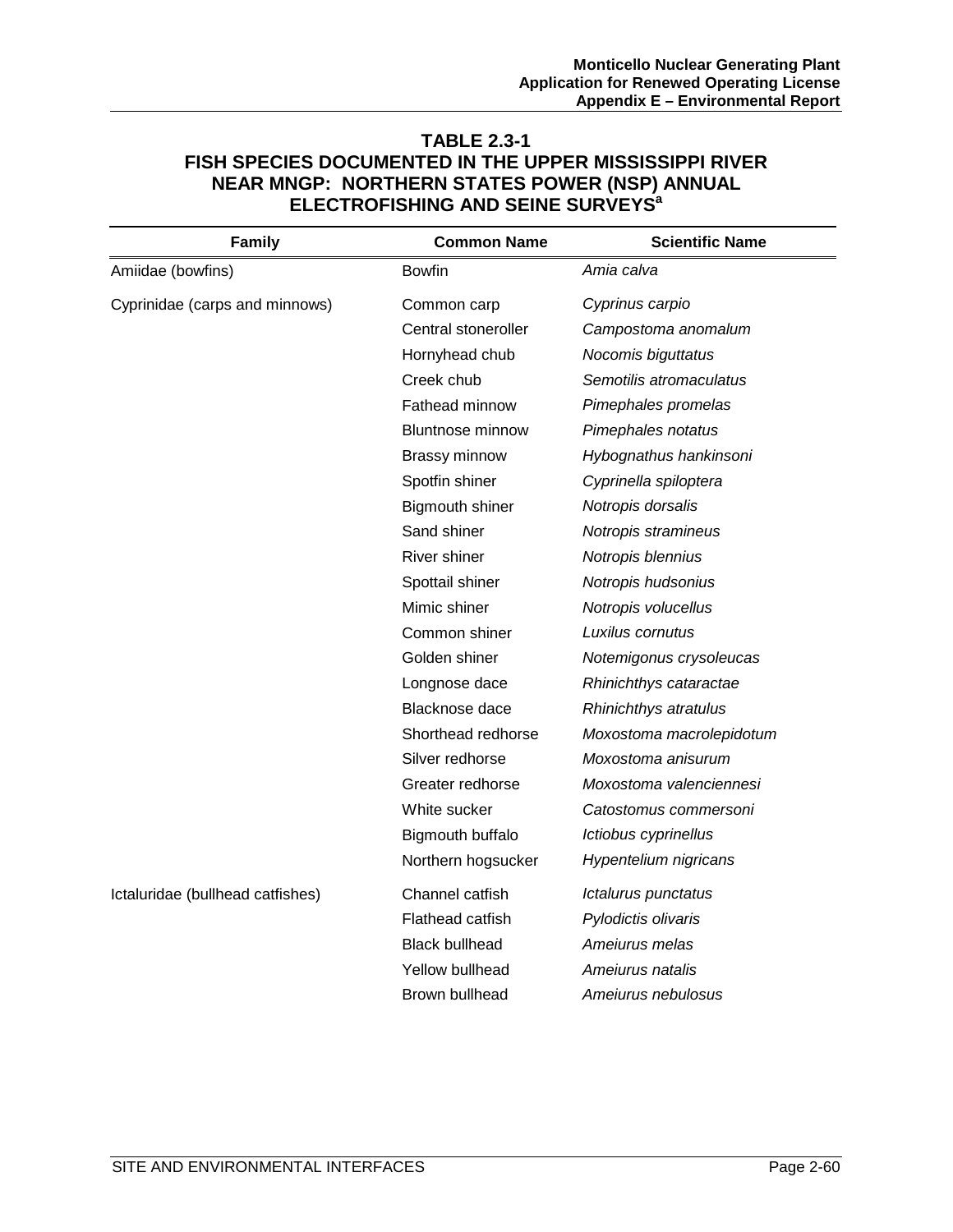# **TABLE 2.3-1 (CONTINUED) FISH SPECIES DOCUMENTED IN THE UPPER MISSISSIPPI RIVER NEAR MNGP: NORTHERN STATES POWER (NSP) ANNUAL ELECTROFISHING AND SEINE SURVEYS<sup>a</sup>**

| <b>Family</b>               | <b>Common Name</b>       | <b>Scientific Name</b> |
|-----------------------------|--------------------------|------------------------|
| Esocidae (pikes)            | Northern pike            | Esox lucius            |
|                             | Muskellunge              | Esox masquinongy       |
| Salmonidae (trouts)         | Cisco                    | Coregonus artedi       |
| Percopsidae (trout-perches) | Trout perch              | Percopsis omiscomaycus |
| Gadidae (cods)              | <b>Burbot</b>            | Lota lota              |
| Atherinidae (silversides)   | Brook silverside         | Labidesthes sicculus   |
| Gasterosteidae              | <b>Brook stickleback</b> | Culaea inconstans      |
| Centrarchidae (sunfishes)   | Smallmouth bass          | Micropterus dolomieu   |
|                             | Largemouth bass          | Micropterus salmoides  |
|                             | Rock bass                | Ambloplites rupestris  |
|                             | Bluegill                 | Lepomis macrochirus    |
|                             | Pumpkinseed              | Lepomis gibbosus       |
|                             | Green sunfish            | Lepomis cyanellus      |
|                             | <b>Black crappie</b>     | Pomoxis nigromaculatus |
|                             | White crappie            | Pomoxis annularis      |
| Percidae (perches)          | Logperch                 | Percina caprodes       |
|                             | <b>Blackside darter</b>  | Percina maculata       |
|                             | Johnny darter            | Etheostoma nigrum      |
|                             | Walleye                  | Stizostedion vitreum   |
|                             | Yellow perch             | Perca flavescens       |

a. Source: NSP 1999a,b.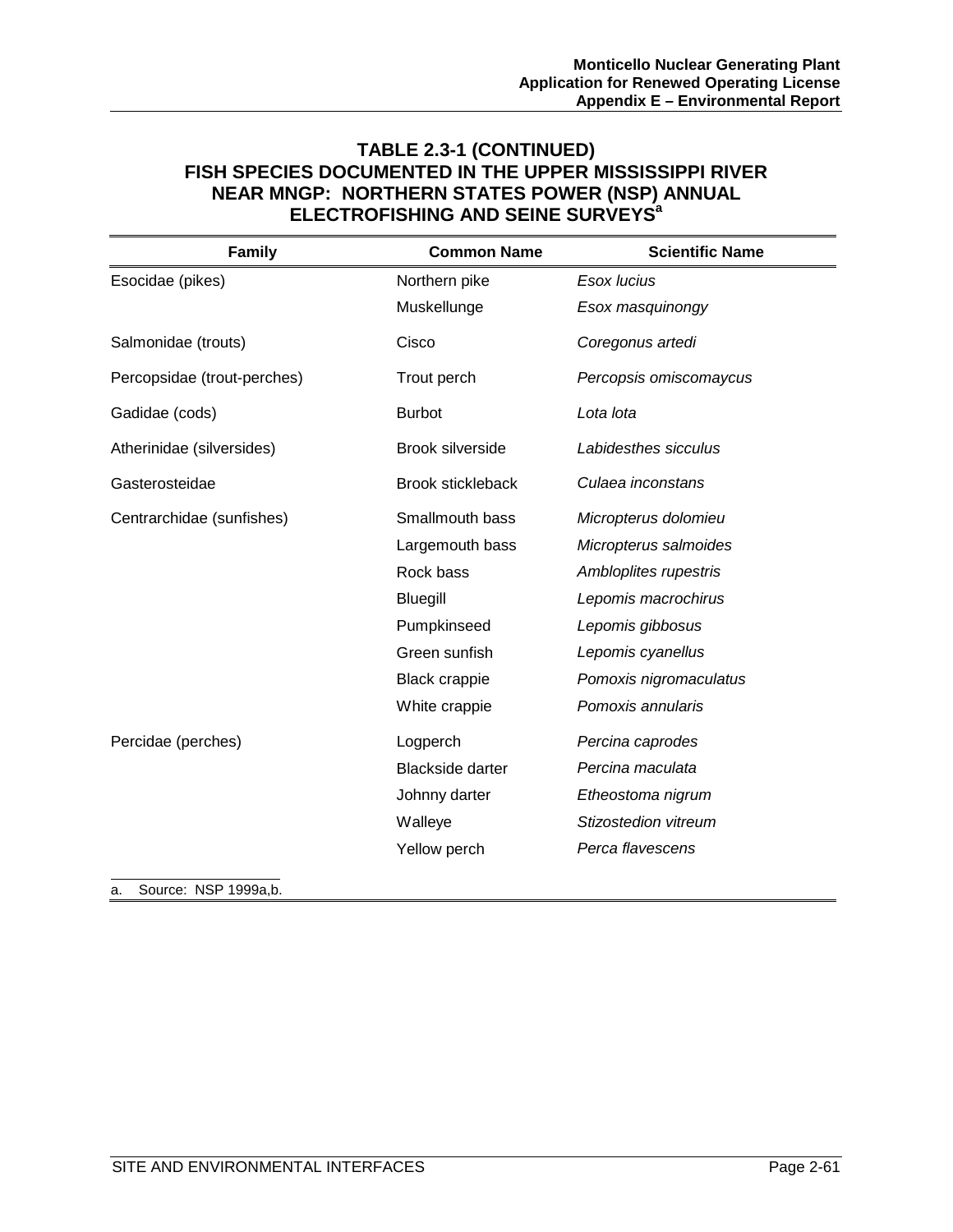### **TABLE 2.3-2 STATE OF MINNESOTA IDENTIFIED NATURAL COMMUNITIES IN THE VICINITY OF THE TRANSMISSION CORRIDORS<sup>a</sup>**

| <b>General Location</b>                                                                                                       | <b>Communities</b>                                                                                       | <b>Site</b><br><b>Biodiversity</b><br><b>Significance</b> |
|-------------------------------------------------------------------------------------------------------------------------------|----------------------------------------------------------------------------------------------------------|-----------------------------------------------------------|
| <b>Wright County</b>                                                                                                          |                                                                                                          |                                                           |
| Immediately South of MNGP - ROW passes through<br>area                                                                        | Dry Prairie                                                                                              | High                                                      |
| <b>Sherburne County</b>                                                                                                       |                                                                                                          |                                                           |
| Approximately 3 miles northeast of MNGP and south<br>of the Thompson Lake Area - ROW adjacent to<br>southernmost edge of area | Oak Forest<br><b>Alder Swamp</b><br><b>Rich Fen</b><br>Dry Oak Savanna                                   | Moderate                                                  |
| Approximately 4 miles northwest of City of Elk River -<br>ROW adjacent to southwest corner of area                            | Oak Forest<br>Mixed Hardwood Swamp<br><b>Alder Swamp</b><br><b>Tamarack Swamp</b><br><b>Willow Swamp</b> | High                                                      |
| Approximately 1 mile northeast of City of Elk River -<br>ROW adjacent to northern boundary of area                            | Oak Forest                                                                                               | Moderate                                                  |
| <b>Anoka County</b>                                                                                                           |                                                                                                          |                                                           |
| Approximately 3.5 miles southwest of Andover and<br>immediately west of Bunker Hills Regional Park -<br>ROW runs through area | Oak Forest<br>Dry Oak Savanna                                                                            | Outstanding                                               |
| Approximately 1 mile south of Andover along State<br>Highway 78 - ROW is adjacent to area                                     | Dry Oak Savanna<br>Dry Prairie                                                                           | High                                                      |
| <b>Hennepin County</b>                                                                                                        |                                                                                                          |                                                           |
| Approximately .5 miles north of intersection of I-494<br>and Highway 9 in Plymouth - ROW adjacent to area                     | Maple-Basswood Forest                                                                                    | High                                                      |
| Source: Hoffmann 2004.<br>a.<br>$NA = Not applicable$                                                                         |                                                                                                          |                                                           |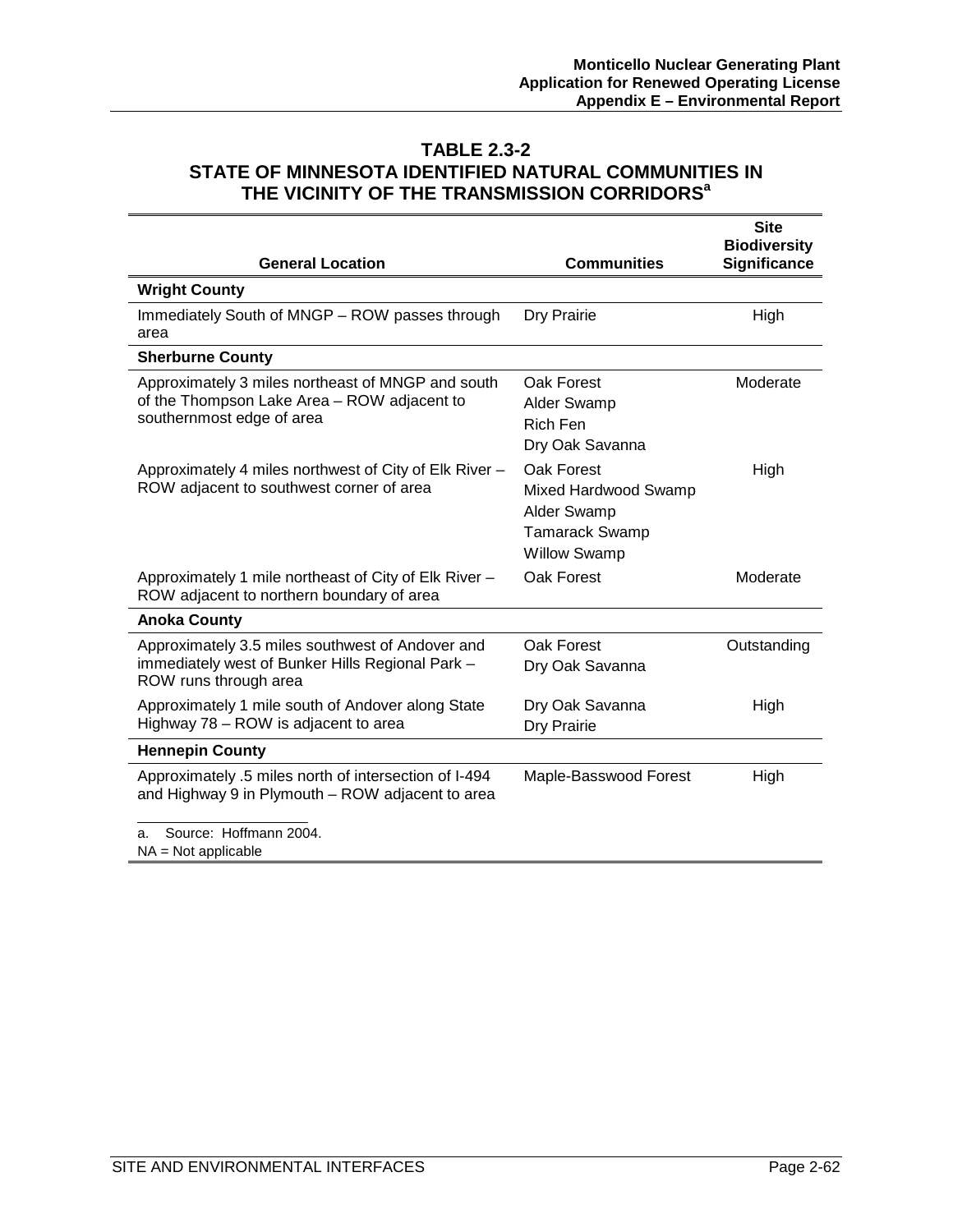### **TABLE 2.3-3 THREATENED AND ENDANGERED SPECIES OCCURRING IN THE VICINITY OF MNGP AND THE ASSOCIATED TRANSMISSION CORRIDORSa**

|                       |                          | Status <sup>b</sup> |      |
|-----------------------|--------------------------|---------------------|------|
| <b>Common Name</b>    | <b>Scientific Name</b>   | <b>Minnesota</b>    | U.S. |
| <b>Birds</b>          |                          |                     |      |
| <b>Bald Eagle</b>     | Haliaeetus leucocephalus | <b>SPC</b>          | т    |
| Loggerhead Shrike     | Lanius Iudovicianus      | Т                   |      |
| Peregrine Falcon      | Falco peregrinus         | т                   |      |
| <b>Trumpeter Swan</b> | Cygnus buccinator        | Т                   |      |
| <b>Reptile</b>        |                          |                     |      |
| Blanding's turtle     | Emydoidea blandingii     | т                   |      |
| <b>Insects</b>        |                          |                     |      |
| <b>Uncas Skipper</b>  | Hesperia uncas           | Е                   |      |
| <b>Plants</b>         |                          |                     |      |
| Tall Nut-rush         | Scleria triglomerata     | E                   |      |

a. Based on occurrences reported by the MNDNR in the Minnesota Natural Heritage database (Hoffmann 2004).

b.  $E =$  Endangered,  $T =$  Threatened, SPC = Species of concern.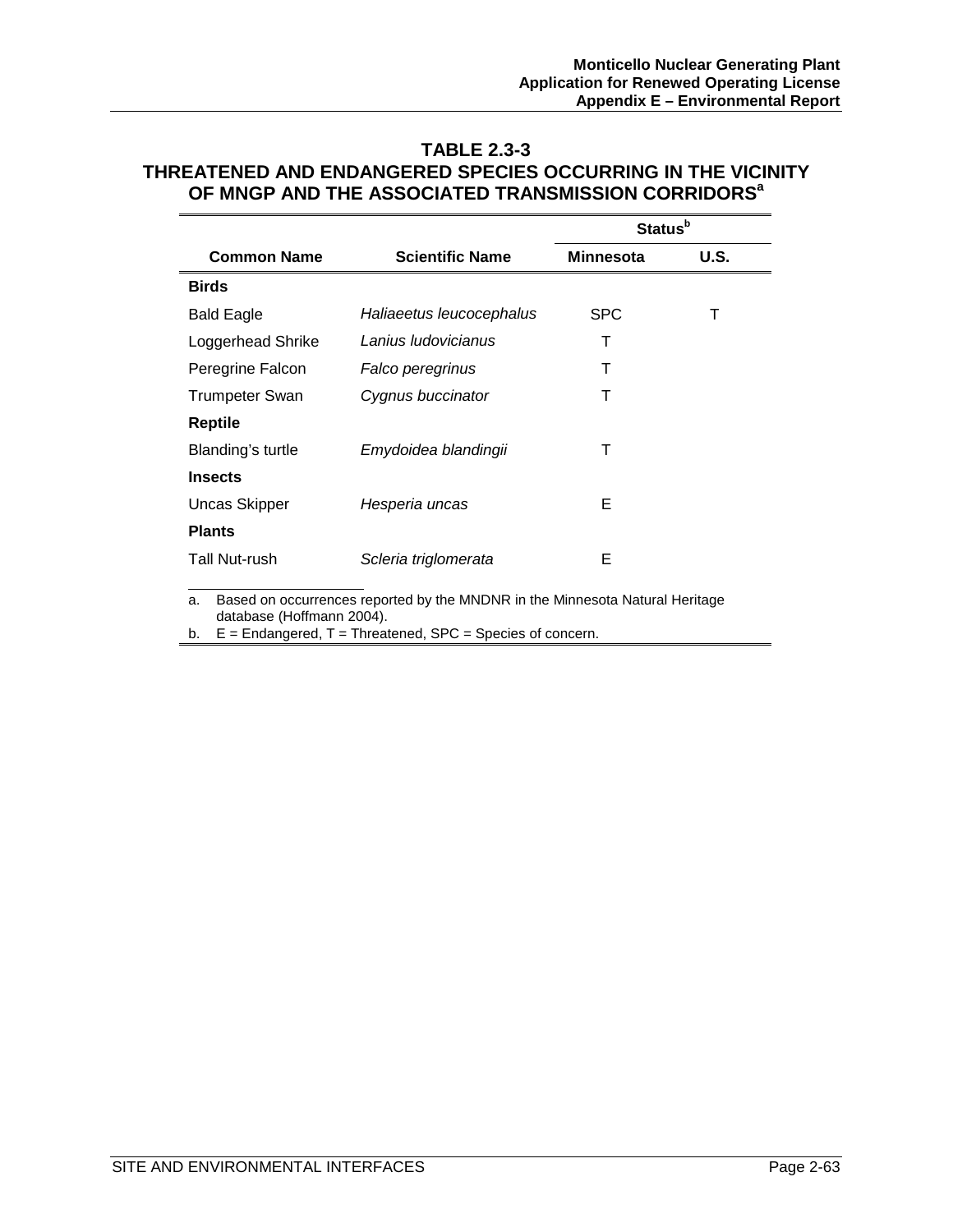# **TABLE 2.5-1 ESTIMATED POPULATIONS AND ANNUAL GROWTH RATES IN WRIGHT AND SHERBURNE COUNTIES FROM 1970 TO 2040**

|                         |                      | <b>Sherburne</b>        |                      |
|-------------------------|----------------------|-------------------------|----------------------|
| Population <sup>a</sup> | Percent <sup>b</sup> | Population <sup>a</sup> | Percent <sup>b</sup> |
| 38,933                  |                      | 18,344                  |                      |
| 58,681                  | 4.19                 | 29,908                  | 5.01                 |
| 68,710                  | 1.59                 | 41.945                  | 3.44                 |
| 89,986                  | 2.73                 | 64,417                  | 4.38                 |
| 109,700                 | 2.00                 | 86,320                  | 2.97                 |
| 126,420                 | 1.43                 | 105,620                 | 2.04                 |
| 139,020                 | 0.95                 | 121,920                 | 1.45                 |
| 152.876                 | 0.95                 | 140,736                 | 1.45                 |
|                         |                      | Wright                  |                      |

a. Source: Years 1970 through 1990, Census 1995; Year 2000, Census 2000b,c DP-1; Years 2010 through 2030, MDA 2004; Year 2040 is a projection using previous decade's rate of growth.

b. Annual percent growth rate calculated using the equation  $N[t] = N[0] (1+r)t$ where N is population, t is time in years, and r is the annual growth rate expressed as a decimal.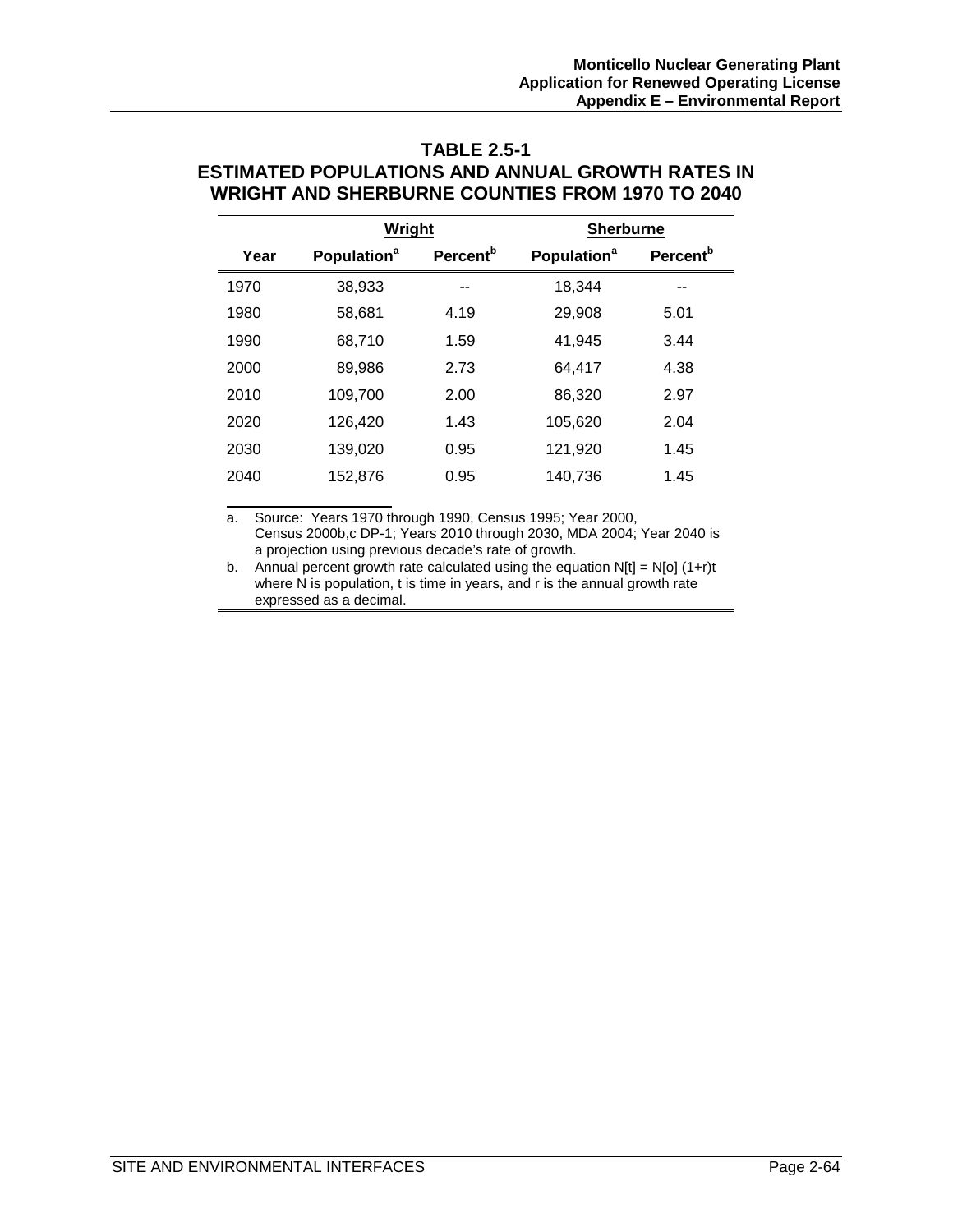# **TABLE 2.5-2 NUMBER OF CENSUS BLOCKS WITH MINORITY AND LOW-INCOME POPULATIONS WITHIN THE 50-MILE RADIUS OF MNGP**

|              |                                                                | <b>Black or</b><br>African<br>American | American<br>Indian and<br><b>Alaska</b><br><b>Native</b> | Asian       | <b>Native</b><br><b>Hawaiian and</b><br><b>Other Pacific</b><br><b>Islander</b> | Other<br><b>Single</b><br><b>Minority</b> | <b>Two</b><br>or More<br>Races | Hispanic    | <b>Aggregate</b><br><b>Minority</b> | Low<br><b>Income</b> |
|--------------|----------------------------------------------------------------|----------------------------------------|----------------------------------------------------------|-------------|---------------------------------------------------------------------------------|-------------------------------------------|--------------------------------|-------------|-------------------------------------|----------------------|
|              | <b>Regional Percent<sup>a</sup></b>                            | 3.5                                    | 1.10                                                     | 2.90        | 0.04                                                                            | 1.30                                      | 1.70                           | 2.90        | 11.8                                | 7.9                  |
| <b>State</b> | <b>Threshold for</b><br><b>Minority Population</b> b<br>County | 23.5                                   | 21.1                                                     | 22.9        | 20.0                                                                            | 21.3                                      | 21.7                           | 22.9        | 31.8                                | 27.9                 |
|              |                                                                |                                        |                                                          |             |                                                                                 |                                           |                                |             |                                     |                      |
| MN           | Anoka                                                          | 0                                      | 0                                                        | $\mathbf 0$ | $\mathbf 0$                                                                     | $\mathbf 0$                               | $\pmb{0}$                      | $\mathbf 0$ | $\mathbf 0$                         | 0                    |
| MN           | <b>Benton</b>                                                  | 0                                      | 0                                                        | 0           | $\mathbf 0$                                                                     | 0                                         | 0                              | $\Omega$    | 0                                   | 0                    |
| MN           | Carver                                                         |                                        | 0                                                        | $\Omega$    | $\mathbf 0$                                                                     | 0                                         | 0                              | 1           | 1                                   | 0                    |
| MN           | Chisago                                                        | 0                                      | 0                                                        | 0           | 0                                                                               | 0                                         | 0                              | $\Omega$    | 0                                   | 0                    |
| MN           | Dakota                                                         | 0                                      | 0                                                        | 0           | 0                                                                               | 0                                         | 0                              | $\Omega$    | $\pmb{0}$                           | 0                    |
| <b>MN</b>    | Hennepin                                                       | 123                                    | 3                                                        | 7           | $\mathbf 0$                                                                     | 5                                         | 1                              | 36          | 211                                 | 61                   |
| MN           | Isanti                                                         | 0                                      | 0                                                        | 0           | 0                                                                               | 0                                         | $\pmb{0}$                      | 0           | 0                                   | 0                    |
| MN           | Kanabec                                                        | 0                                      | 0                                                        | 0           | $\mathbf 0$                                                                     | $\mathbf 0$                               | $\pmb{0}$                      | 0           | $\mathbf 0$                         | 0                    |
| MN           | Kandiyohi                                                      | 0                                      | 0                                                        | $\mathbf 0$ | $\mathbf 0$                                                                     | $\mathbf 0$                               | $\mathbf 0$                    | 0           | $\mathbf 0$                         | 0                    |
| <b>MN</b>    | McLeod                                                         | 0                                      | 0                                                        | 0           | 0                                                                               | 0                                         | $\pmb{0}$                      | 0           | 0                                   | 0                    |
| MN           | Meeker                                                         | 0                                      | 0                                                        | 0           | 0                                                                               | 0                                         | 0                              | 0           | 0                                   | 0                    |
| MN           | Mille Lacs                                                     | 0                                      | 0                                                        | 0           | 0                                                                               | 0                                         | 0                              | 0           | $\mathbf 0$                         | 0                    |
| MN           | Morrison                                                       | 0                                      | 0                                                        | 0           | $\mathbf 0$                                                                     | 0                                         | 0                              | 0           | $\mathbf 0$                         | 0                    |
| MN           | Pine                                                           | 0                                      | 0                                                        | $\Omega$    | 0                                                                               | $\Omega$                                  | $\pmb{0}$                      | $\Omega$    | 0                                   | 0                    |
| MN           | Ramsey                                                         | 25                                     | 0                                                        | 39          | 0                                                                               | 5                                         | 0                              | 14          | 112                                 | 23                   |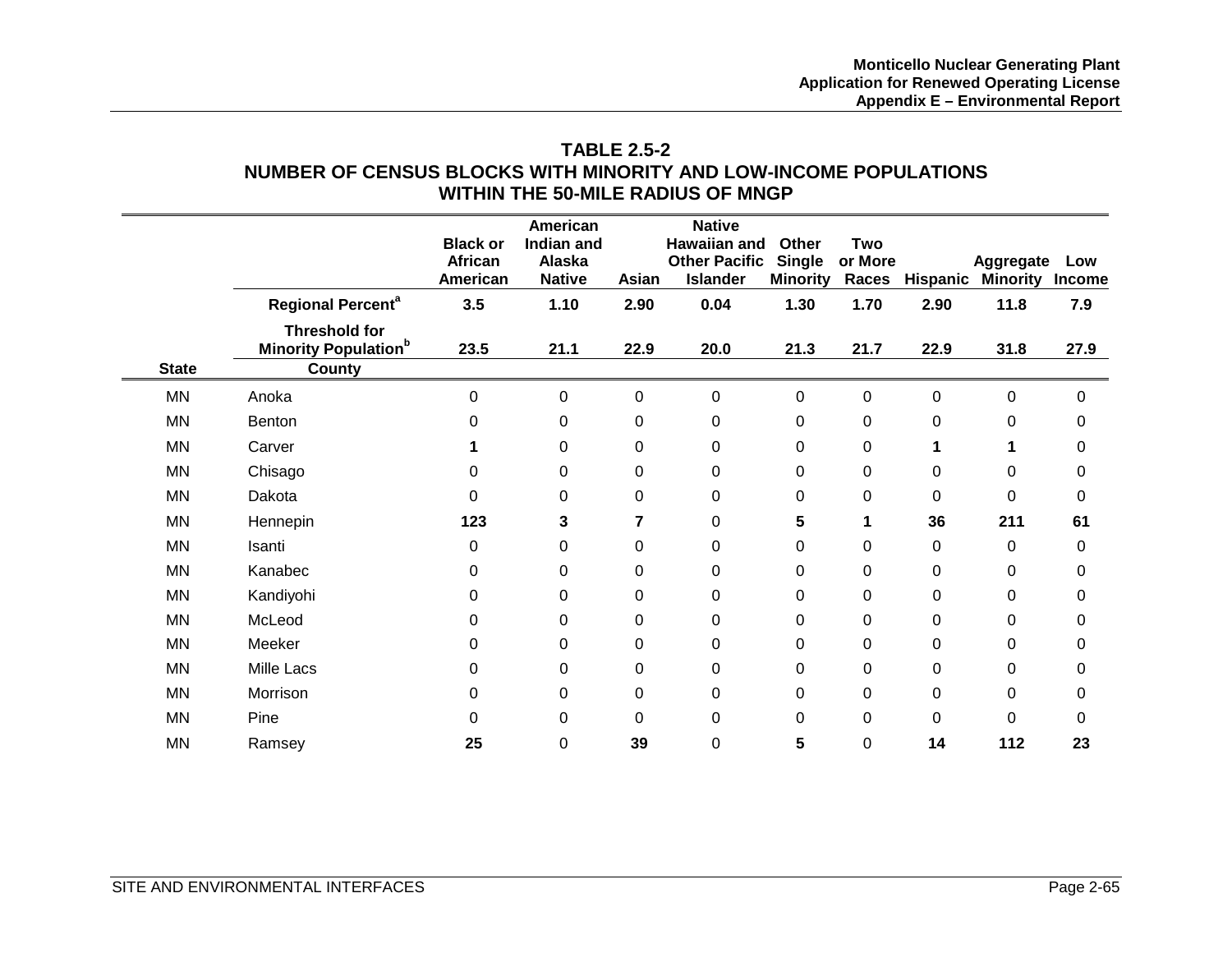# **TABLE 2.5-2 (CONTINUED) NUMBER OF CENSUS BLOCKS WITH MINORITY AND LOW-INCOME POPULATIONS WITHIN THE 50-MILE RADIUS OF MNGP**

|              |                                                                                                        | <b>Black or</b><br>African<br>American | American<br>Indian and<br>Alaska<br><b>Native</b> | Asian        | <b>Native</b><br>Hawaiian and<br><b>Other Pacific</b><br><b>Islander</b> | Other<br>Single<br><b>Minority</b> | Two<br>or More<br>Races | <b>Hispanic</b> | Aggregate<br><b>Minority</b> | Low<br><b>Income</b> |
|--------------|--------------------------------------------------------------------------------------------------------|----------------------------------------|---------------------------------------------------|--------------|--------------------------------------------------------------------------|------------------------------------|-------------------------|-----------------|------------------------------|----------------------|
| <b>State</b> | <b>Regional Percent<sup>a</sup></b><br><b>Threshold for</b><br><b>Minority Population</b> <sup>b</sup> | 3.5<br>23.5                            | 1.10<br>21.1                                      | 2.90<br>22.9 | 0.04<br>20.0                                                             | 1.30<br>21.3                       | 1.70<br>21.7            | 2.90<br>22.9    | 11.8<br>31.8                 | 7.9<br>27.9          |
| ΜN           | Scott                                                                                                  | $\mathbf 0$                            | 0                                                 | 0            | 0                                                                        |                                    | $\mathbf 0$             | 1               |                              | $\mathbf 0$          |
| ΜN           | Sherburne                                                                                              | 0                                      | 0                                                 | 0            | 0                                                                        | 0                                  | $\mathbf 0$             | 0               | 0                            |                      |
| ΜN           | Sibley                                                                                                 | 0                                      | $\Omega$                                          | 0            | $\Omega$                                                                 | 0                                  | 0                       | $\Omega$        | 0                            | 0                    |
| MN           | <b>Stearns</b>                                                                                         | 0                                      | 0                                                 | 0            | $\Omega$                                                                 | 0                                  | 0                       | $\Omega$        | 0                            | 6                    |
| ΜN           | Washington                                                                                             | 0                                      | 0                                                 | 0            | 0                                                                        | 0                                  | 0                       | $\Omega$        | 0                            | 0                    |
| ΜN           | Wright                                                                                                 | $\mathbf 0$                            | 0                                                 | 0            | 0                                                                        | 0                                  | $\mathbf 0$             | 0               | 0                            | 0                    |
|              | <b>Total</b>                                                                                           | 149                                    | 3                                                 | 46           | $\Omega$                                                                 | 11                                 | 1                       | 52              | 325                          | 91                   |

Source: Census 2000 Summary Files 1 (SF1) and 3 (SF3) for Minnesota (Census 2001c; Census 2002).

a. Regional percent calculated using the summary data from each county with at least one block group located within the 50-mile radius.

b. At least 20 percentage points greater than the regional percent.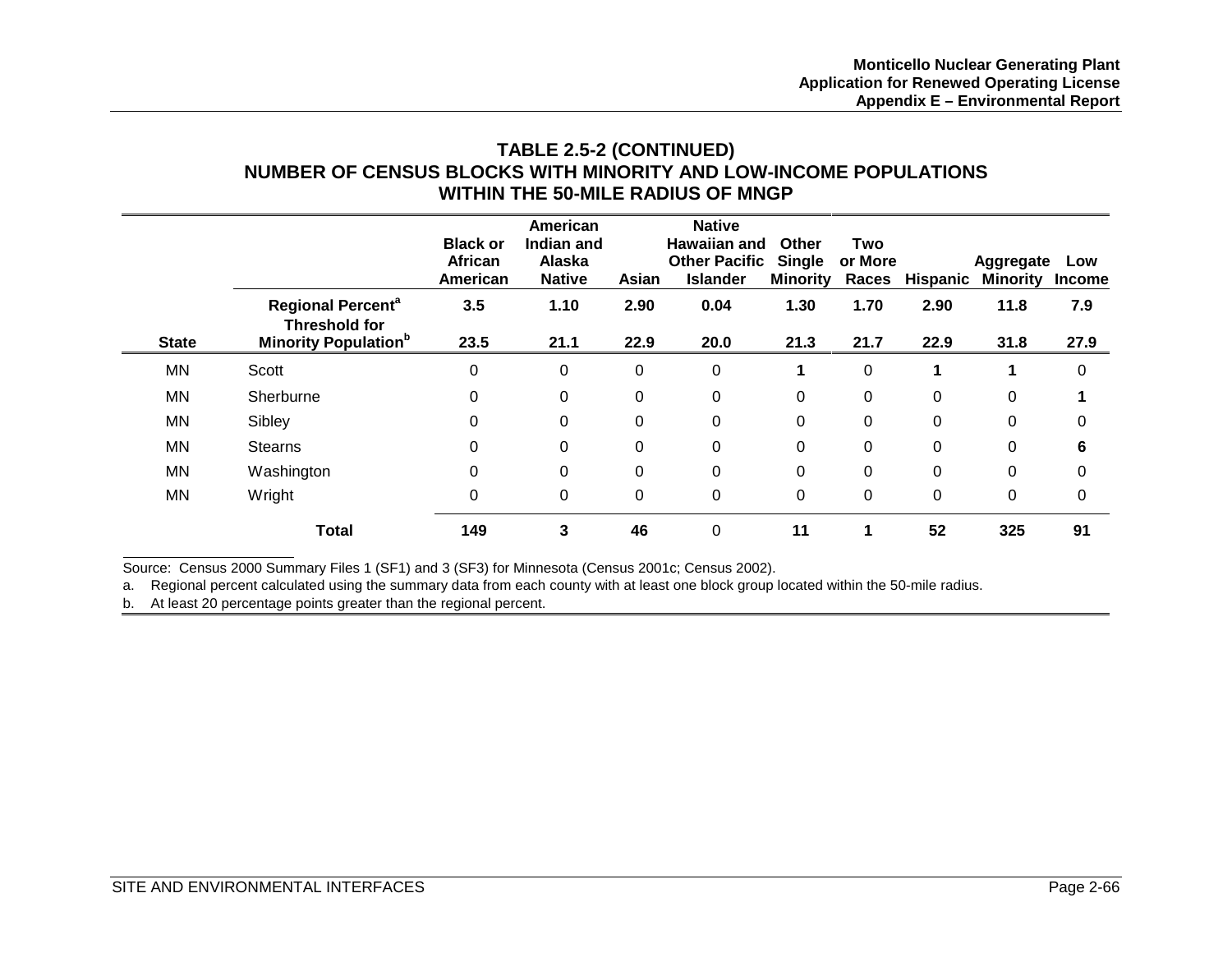# **TABLE 2.6-1 TOTAL EMPLOYMENT BY SECTOR OF WRIGHT AND SHERBURNE COUNTIESa**

|                                            | <b>Wright County</b> |        |       | <b>Sherburne County</b> |
|--------------------------------------------|----------------------|--------|-------|-------------------------|
| <b>Industry</b>                            | 1990                 | 2000   | 1990  | 2000                    |
| Agriculture                                | 263                  | 560    | 268   | 365                     |
| Manufacturing                              | 2,318                | 5,099  | 1,439 | 3,015                   |
| Services                                   | 3,650                | 6,009  | 1,660 | 3,397                   |
| Wholesale and Retail Trade                 | 5,324                | 7,528  | 2,532 | 5,315                   |
| Construction                               | 991                  | 2,236  | 546   | 1,496                   |
| <b>Transportation and Public Utilities</b> | 1,173                | 1,705  | 1,294 | 1,578                   |
| Finance, Insurance, and Real Estate        | 572                  | 875    | 0     | 597                     |
| Government                                 | 3,244                | 4,755  | 1,929 | 3,258                   |
| <b>Total Employment</b>                    | 17,536               | 28,851 | 9,946 | 19,087                  |
| Source: MWFC 2004.<br>a.                   |                      |        |       |                         |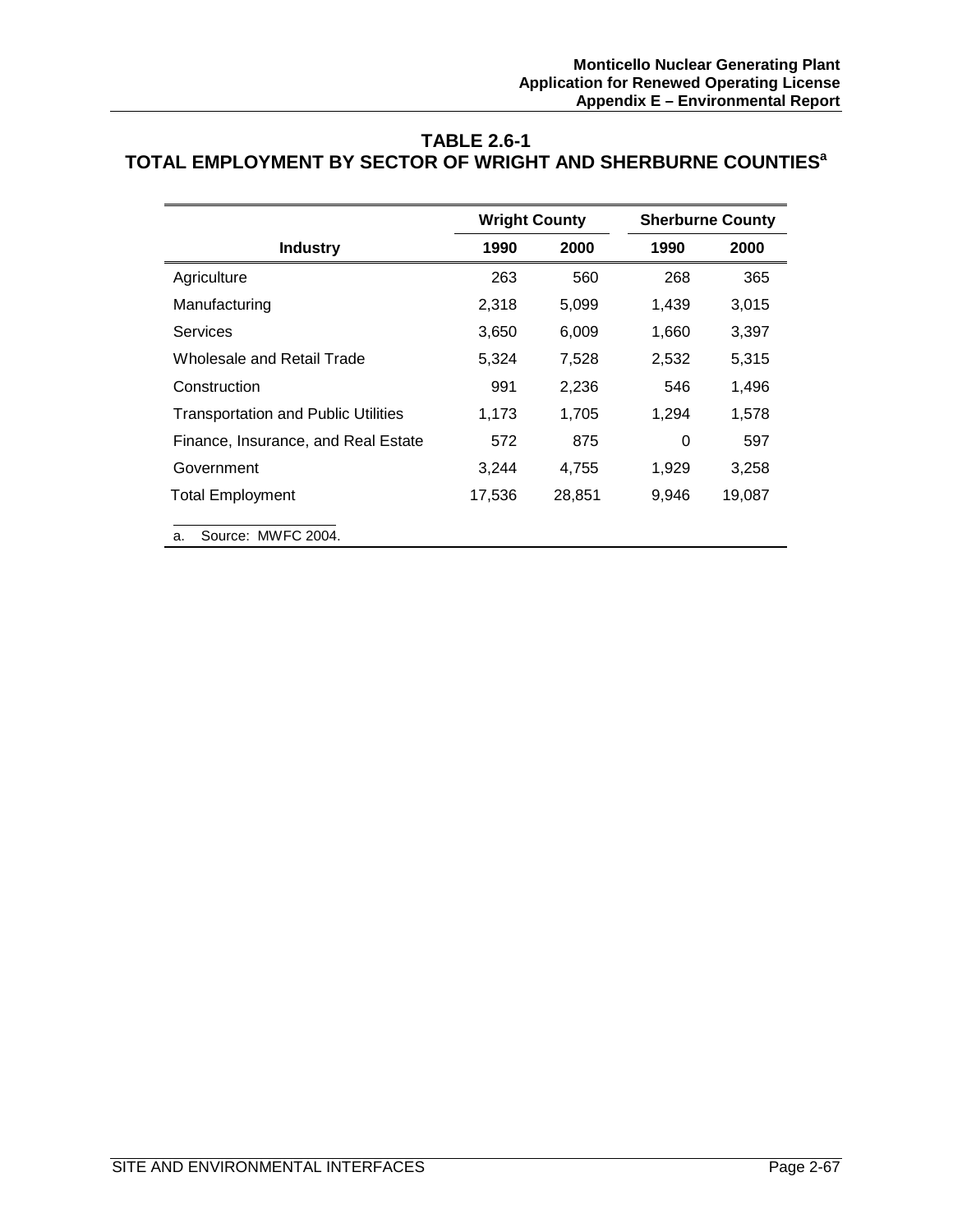#### **TABLE 2.7-1**

### **PROPERTY TAX PAID FOR MNGP; TOTAL REVENUES AND TOTAL BUDGETS OF WRIGHT COUNTY, CITY OF MONTICELLO, SCHOOL DISTRICT 882; 1994-2002**

| Year                 | <b>Total</b><br><b>Revenues</b>                      | <b>Property Tax</b><br><b>Paid for MNGP</b> | <b>Property Tax as Percent</b><br>of Total Revenues | <b>Total</b><br><b>Budget</b> | <b>Percent of</b><br><b>Total Budget</b> |  |
|----------------------|------------------------------------------------------|---------------------------------------------|-----------------------------------------------------|-------------------------------|------------------------------------------|--|
| <b>Wright County</b> |                                                      |                                             |                                                     |                               |                                          |  |
| 1998                 | \$46,199,186                                         | \$3,201,300                                 | 6.9                                                 | \$46,865,139                  | 6.8                                      |  |
| 1999                 | \$48,271,892                                         | \$2,915,700                                 | 6.0                                                 | \$53,932,606                  | 5.4                                      |  |
| 2000                 | \$51,180,648                                         | \$2,834,800                                 | 5.5                                                 | \$52,087,277                  | 5.4                                      |  |
| 2001                 | \$56,286,501                                         | \$2,692,600                                 | 4.8                                                 | \$56,757,810                  | 4.7                                      |  |
| 2002                 | \$59,680,999                                         | \$2,019,300                                 | 3.4                                                 | \$63,520,348                  | 3.2                                      |  |
|                      |                                                      |                                             | City of Monticello <sup>a</sup>                     |                               |                                          |  |
| 1998                 | \$9,395,052                                          | \$2,803,500                                 | 29.8                                                | \$24,039,279                  | 11.7                                     |  |
| 1999                 | \$9,639,772                                          | \$3,222,200                                 | 33.4                                                | \$24,245,824                  | 13.3                                     |  |
| 2000                 | \$12,320,300                                         | \$3,166,500                                 | 25.7                                                | \$24,458,440                  | 12.9                                     |  |
| 2001                 | \$12,463,189                                         | \$3,145,300                                 | 25.2                                                | \$25,940,606                  | 12.1                                     |  |
| 2002                 | \$13,782,998                                         | \$3,389,700                                 | 24.6                                                | \$26,403,479                  | 12.8                                     |  |
|                      |                                                      |                                             | <b>School District 882</b>                          |                               |                                          |  |
| 1998                 | <b>NA</b>                                            | \$6,222,300                                 | <b>NA</b>                                           | <b>NA</b>                     | <b>NA</b>                                |  |
| 1999                 | \$28,056,186                                         | \$5,725,500                                 | 20.4                                                | \$30,913,213                  | 18.5                                     |  |
| 2000                 | \$30,032,343                                         | \$5,425,700                                 | 18.1                                                | \$33,163,591                  | 16.4                                     |  |
| 2001                 | \$33,302,451                                         | \$5,445,300                                 | 16.4                                                | \$32,973,858                  | 16.5                                     |  |
| 2002                 | \$35,555,509                                         | \$1,856,200                                 | 5.2                                                 | \$33,909,216                  | 5.5                                      |  |
|                      |                                                      |                                             | State General Tax <sup>b</sup>                      |                               |                                          |  |
| 2002                 | $$12,211,949,000$ <sup>c</sup>                       | \$691,600                                   | >1                                                  | <b>NA</b>                     | <b>NA</b>                                |  |
| a.<br>b.             | Source: Wolfsteller 2004.<br>Source: Minnesota 2004. |                                             |                                                     |                               |                                          |  |

c. Represents total revenues of State of Minnesota's General Fund.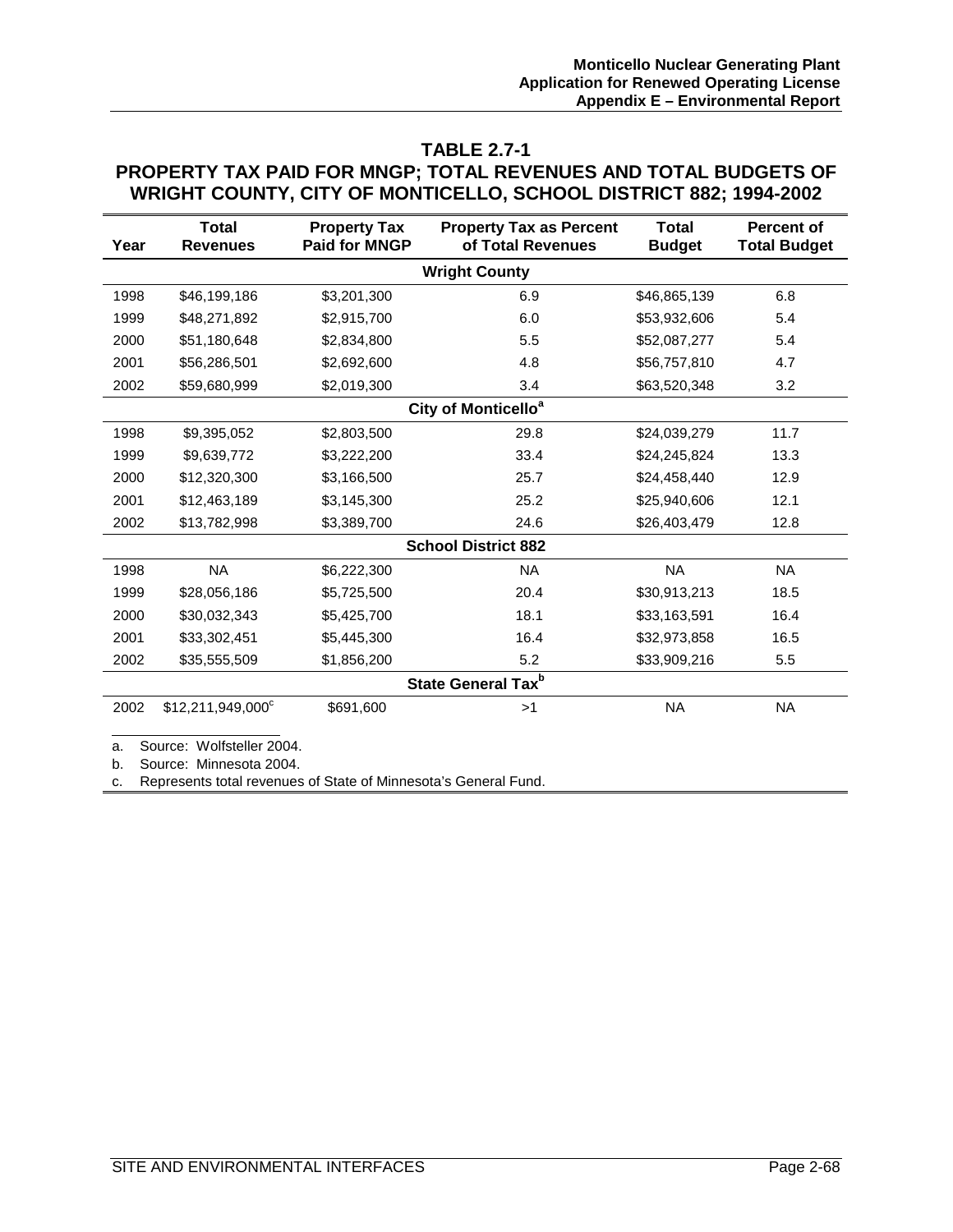#### **TABLE 2.7-2**

#### **PROPERTY TAX PAID FOR MNGP; TAX REVENUES AND TOTAL REVENUES OF MONTICELLO-BIG LAKE HOSPITAL DISTRICT; 1994-2002**

|      |                       |                          | <b>Property Tax as</b>   |                  | <b>Percent of</b> |
|------|-----------------------|--------------------------|--------------------------|------------------|-------------------|
|      | <b>Total Revenues</b> | <b>Property Tax Paid</b> | <b>Percent of Total</b>  | <b>Total Tax</b> | <b>Total Tax</b>  |
| Year | (\$)                  | for MNGP (\$)            | Revenues (%)             | Received (\$)    | Received (%)      |
|      |                       |                          | <b>Hospital District</b> |                  |                   |
| 1998 | \$17,501,000          | \$244,200                | 1.4                      | \$875,000        | 27.9              |
| 1999 | \$20,475,000          | \$218,800                | 1.1                      | \$881,000        | 24.8              |
| 2000 | \$23,949,000          | \$201,300                | 0.8                      | \$877,000        | 23.0              |
| 2001 | \$27,953,000          | \$177,900                | 0.6                      | \$877,000        | 20.3              |
| 2002 | \$31,539,000          | \$173,400                | 0.5                      | \$813,000        | 21.3              |
|      |                       |                          |                          |                  |                   |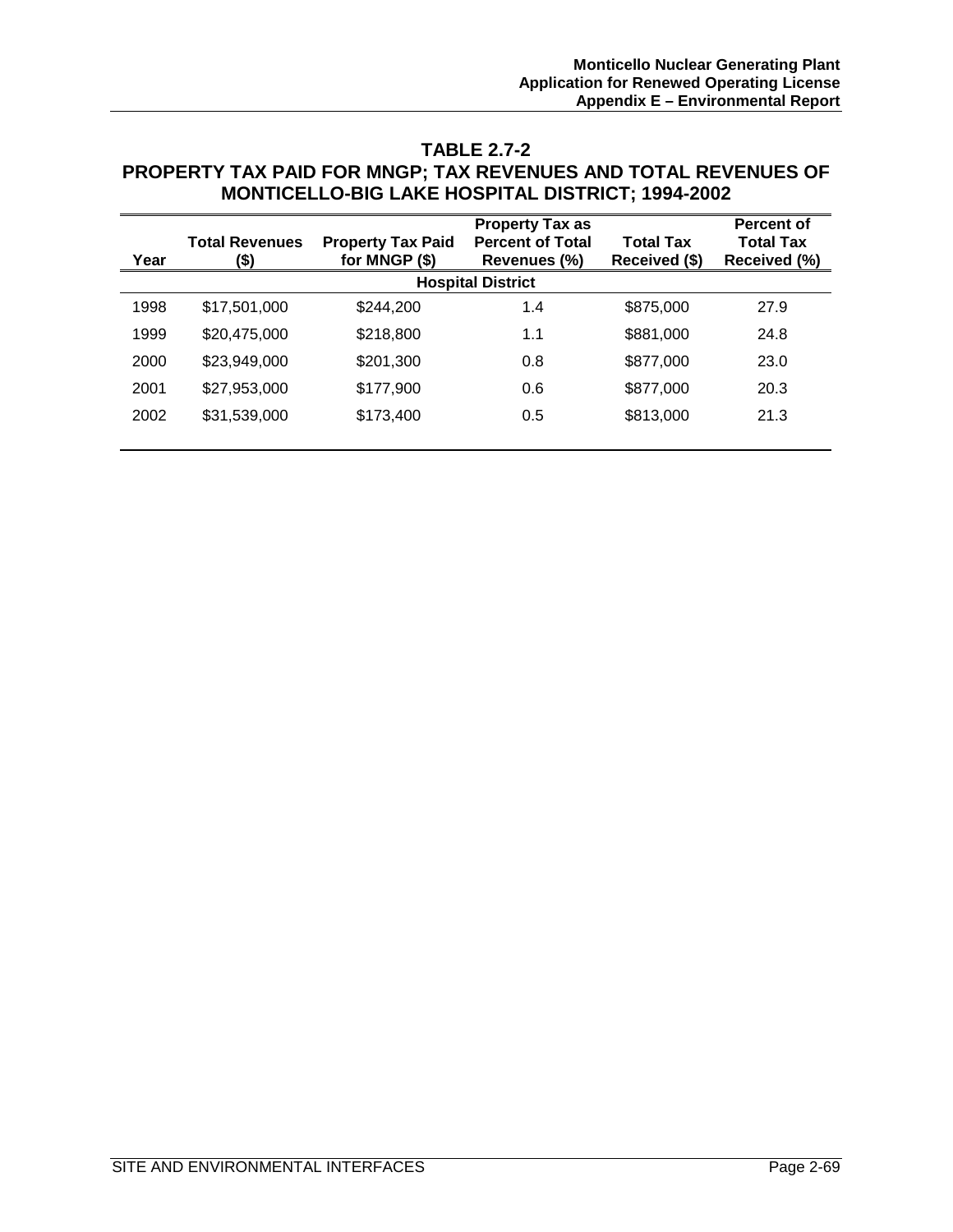|                                                                                                                                           | <b>Population</b> | <b>Pumping</b><br><b>Capacity</b> | Average<br>Demand | <b>Peak Demand</b> |
|-------------------------------------------------------------------------------------------------------------------------------------------|-------------------|-----------------------------------|-------------------|--------------------|
| <b>Water System</b>                                                                                                                       | <b>Served</b>     | (gal/minute)                      | (gal/day)         | (gal/day)          |
|                                                                                                                                           |                   | <b>Wright County</b>              |                   |                    |
| Annandale                                                                                                                                 | $2,684^a$         | 1,200                             | 250,000           | 600,000            |
| <b>Buffalo</b>                                                                                                                            | $10,001^a$        | 3,800                             | 1,200,000         | 2,300,000          |
| Cokato                                                                                                                                    | $2,733^a$         | 1,000                             | 340,000           | 800,000            |
| Delano <sup>b</sup>                                                                                                                       | $3,967^a$         | 1,500                             | 400,000           | 1,000,000          |
| <b>Howard Lake</b>                                                                                                                        | $1,853^a$         | 600                               | 100,000           | 200,000            |
| <b>Joint Powers</b><br><b>Board System</b>                                                                                                | 17,116            | 5,900                             | 1,770,000         | 5,800,000          |
| Maple Lake                                                                                                                                | $1,695^{\circ}$   | 300                               | 170,000           | 350,000            |
| Monticello <sup>c</sup>                                                                                                                   | $7,868^a$         | 5,444                             | 1,112,500         | 2,706,000          |
| Montrose                                                                                                                                  | $1,520^a$         | 1,100                             | 150,000           | 410,000            |
| Otsego                                                                                                                                    | 2,000             | 4,000                             | 312,000           | 1,065,000          |
| Rockford                                                                                                                                  | 3,340             | 2,450                             | 400,000           | 1,200,000          |
|                                                                                                                                           |                   | <b>Sherburne County</b>           |                   |                    |
| Becker <sup>d</sup>                                                                                                                       | 3,200             | 835                               | 250,000           | 1,200,000          |
| <b>Big Lake</b>                                                                                                                           | $7,000^a$         | 4,000                             | 520,000           | 2,000,000          |
| <b>Elk River</b>                                                                                                                          | 10,000            | 5,500                             | 3,700,000         | 5,300,000          |
| Zimmerman <sup>d</sup>                                                                                                                    | $3,100^a$         | 500                               | 385,000           | 750,000            |
| Source: EPA 2004d.<br>a.<br>Source: MDEED 2004a.<br>b.<br>Source: Monticello 2004b.<br>c.<br>Source: MDEED 2004b.<br>d.<br>$gal = gallon$ |                   |                                   |                   |                    |

# **TABLE 2.8-1 WRIGHT AND SHERBURNE COUNTY MUNICIPAL WATER SYSTEMS AND CAPACITIES**

SITE AND ENVIRONMENTAL INTERFACES Page 2-70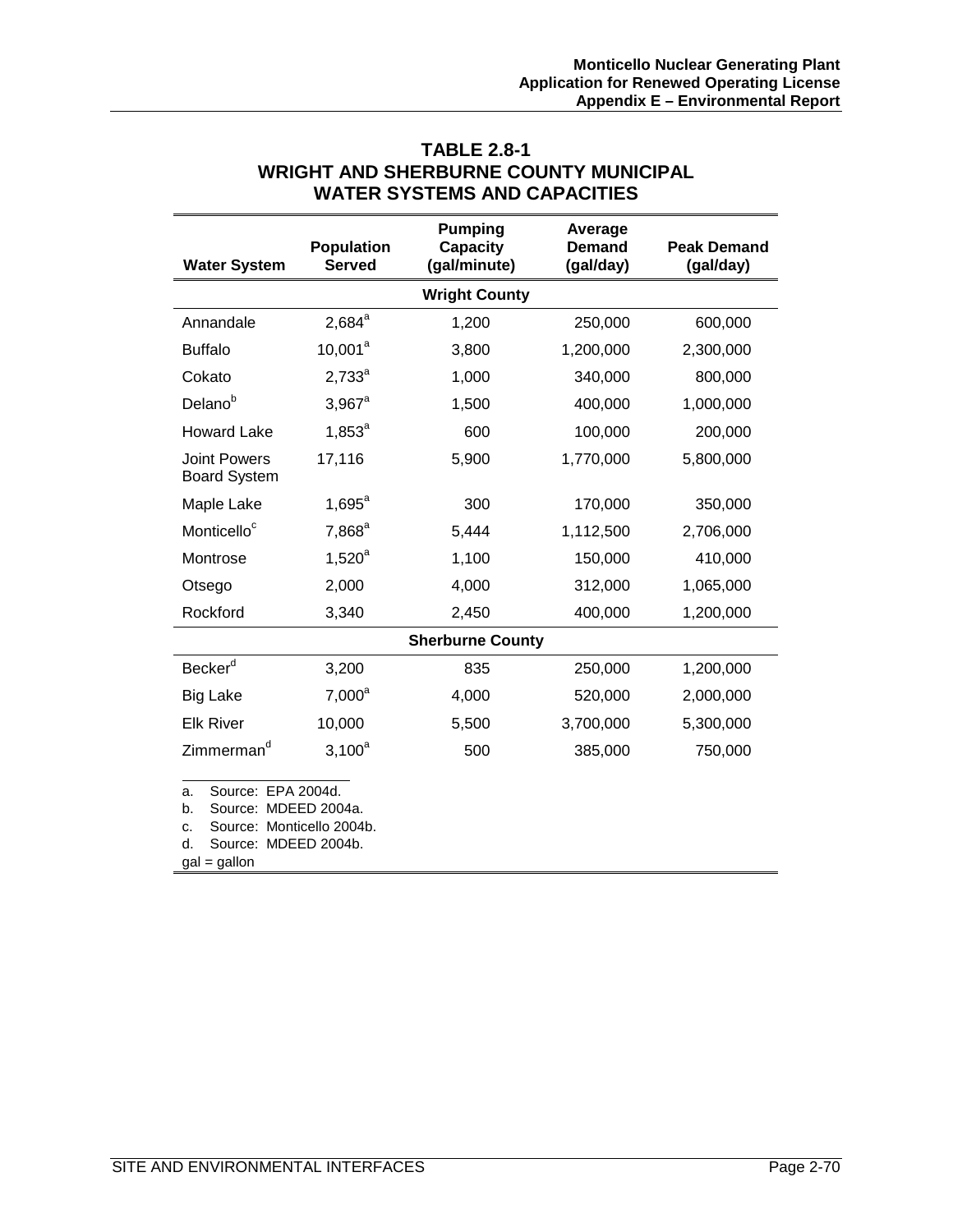| <b>Road Segment</b>                                             | <b>Average Annual Daily</b><br>Traffic Counts (2002 data) |  |
|-----------------------------------------------------------------|-----------------------------------------------------------|--|
| <b>Wright County</b>                                            |                                                           |  |
| State Highway 25 from bridge south to I-94                      | 22,600                                                    |  |
| State Highway 25 from I-94 south 6.6 miles                      | 14,200                                                    |  |
| I-94 east of Highway 24                                         | 39,000                                                    |  |
| I-94 adjacent to the MNGP site                                  | 4,800                                                     |  |
| I-94 in the City of Monticello                                  | 45,400                                                    |  |
| State Highway 24 from I-94 south                                | 5,500                                                     |  |
| Wright County Road 8 north of I-94                              | 1,700                                                     |  |
| Wright County Road 8 south of I-94                              | 1,500                                                     |  |
| Wright County Road 75 south of State Highway 24                 | $1,850^{b}$                                               |  |
| Wright County Road 75 in vicinity of Enfield                    | $1,050^b$                                                 |  |
| <b>Sherburne County</b>                                         |                                                           |  |
| State Highway 24 bridge to Wright County Road 52                | 15,500                                                    |  |
| State Highway 24 from Wright County Road 52 to State Highway 10 | 12,800                                                    |  |
| Highway 25 bridge                                               | 31,300                                                    |  |
| Highway 25 north of bridge 0.5 miles                            | 16,200                                                    |  |
| Source: Mn/DOT 2004.<br>a.                                      |                                                           |  |

# **TABLE 2.8-2 AVERAGE ANNUAL DAILY TRAFFIC COUNTS FOR COMMUTING ROUTES TO MNGPa**

b. 2000 data.